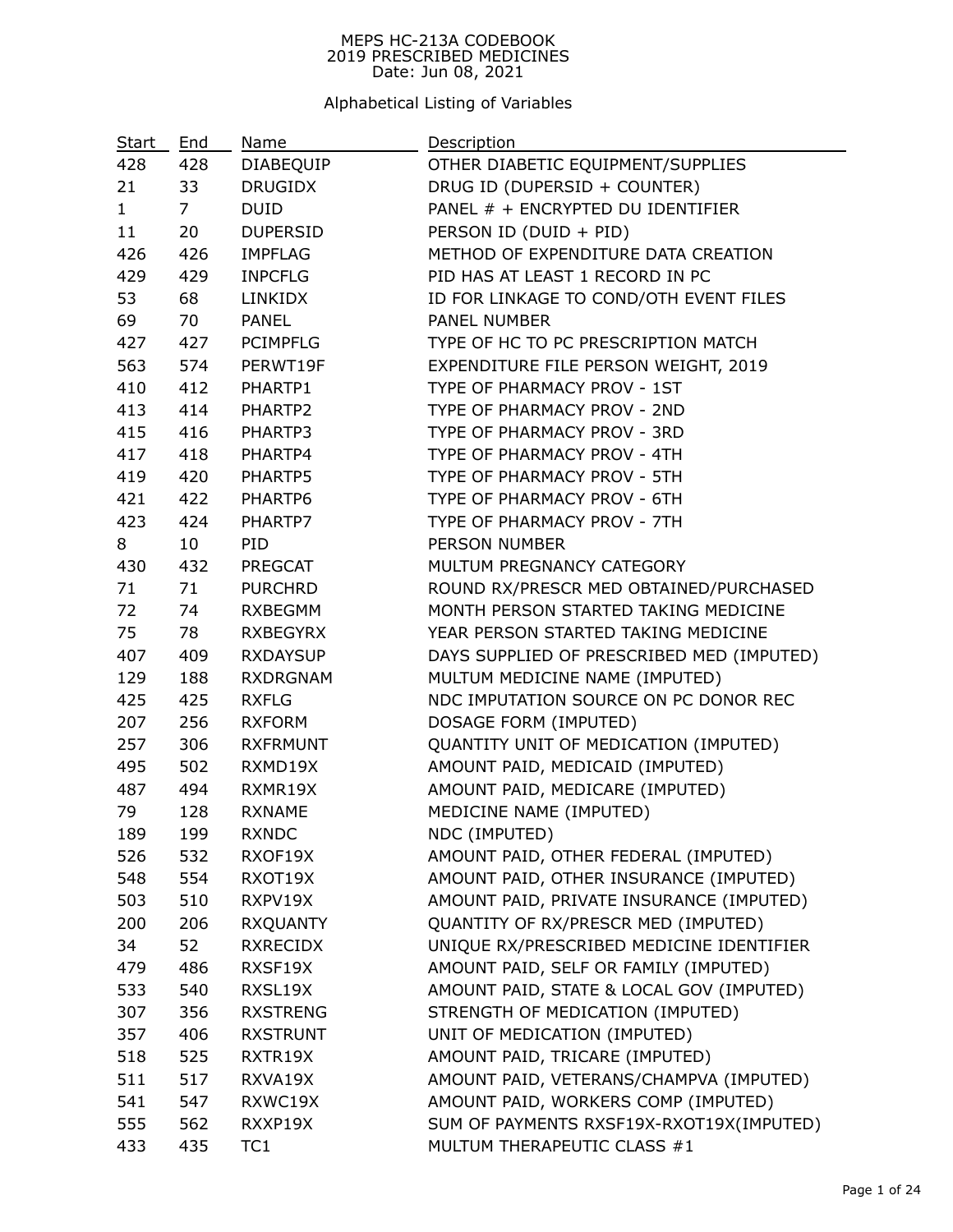| Start | End | Name            | Description                              |
|-------|-----|-----------------|------------------------------------------|
| 436   | 438 | <b>TC1S1</b>    | MULTUM THERAPEUTIC SUB-CLASS #1 FOR TC1  |
| 439   | 441 | TC1S1_1         | MULTUM THERAPEUT SUB-SUB-CLASS FOR TC1S1 |
| 442   | 444 | <b>TC1S1 2</b>  | MULTUM THERAPEUT SUB-SUB-CLASS FOR TC1S1 |
| 445   | 447 | TC1S2           | MULTUM THERAPEUTIC SUB-CLASS #2 FOR TC1  |
| 448   | 450 | <b>TC1S2 1</b>  | MULTUM THERAPEUT SUB-SUB-CLASS FOR TC1S2 |
| 451   | 452 | TC1S3           | MULTUM THERAPEUTIC SUB-CLASS #3 FOR TC1  |
| 453   | 454 | <b>TC1S3 1</b>  | MULTUM THERAPEUT SUB-SUB-CLASS FOR TC1S3 |
| 455   | 457 | TC <sub>2</sub> | MULTUM THERAPEUTIC CLASS #2              |
| 458   | 460 | <b>TC2S1</b>    | MULTUM THERAPEUTIC SUB-CLASS #1 FOR TC2  |
| 461   | 463 | <b>TC2S1 1</b>  | MULTUM THERAPEUT SUB-SUB-CLASS FOR TC2S1 |
| 464   | 466 | <b>TC2S1 2</b>  | MULTUM THERAPEUT SUB-SUB-CLASS FOR TC2S1 |
| 467   | 469 | TC2S2           | MULTUM THERAPEUTIC SUB-CLASS #2 FOR TC2  |
| 470   | 472 | TC <sub>3</sub> | MULTUM THERAPEUTIC CLASS #3              |
| 473   | 475 | <b>TC3S1</b>    | MULTUM THERAPEUTIC SUB-CLASS #1 FOR TC3  |
| 476   | 478 | $TC3S1_1$       | MULTUM THERAPEUT SUB-SUB-CLASS FOR TC3S1 |
| 579   | 579 | <b>VARPSU</b>   | VARIANCE ESTIMATION PSU, 2019            |
| 575   | 578 | <b>VARSTR</b>   | VARIANCE ESTIMATION STRATUM, 2019        |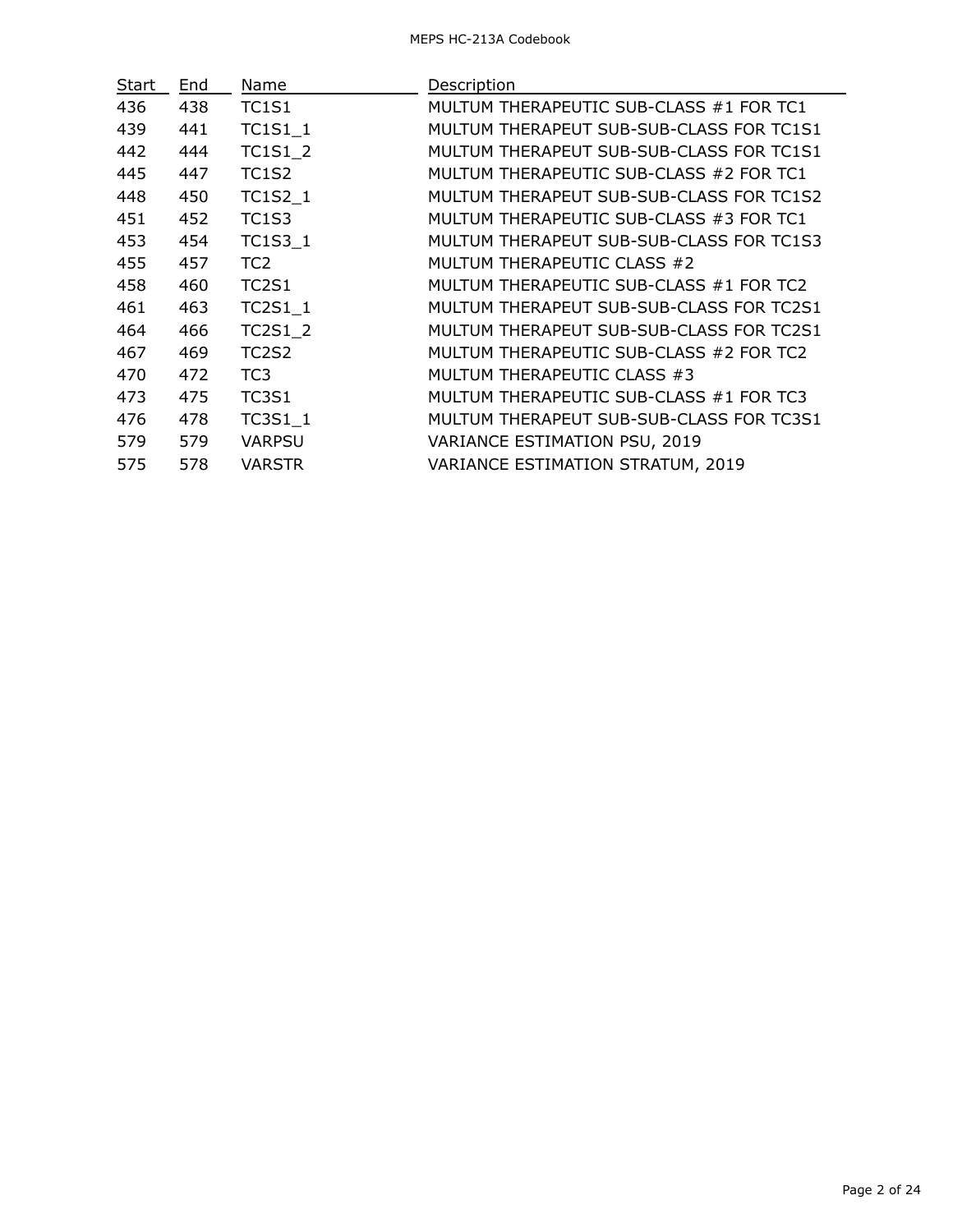## MEPS HC-213A Codebook

## Positional Listing of Variables

| <u>Start</u> | End | <b>Name</b>                    | Description                               |
|--------------|-----|--------------------------------|-------------------------------------------|
| $\mathbf{1}$ | 7   | <b>DUID</b>                    | PANEL # + ENCRYPTED DU IDENTIFIER         |
| 8            | 10  | PID                            | <b>PERSON NUMBER</b>                      |
| 11           | 20  | <b>DUPERSID</b>                | PERSON ID (DUID + PID)                    |
| 21           | 33  | <b>DRUGIDX</b>                 | DRUG ID (DUPERSID + COUNTER)              |
| 34           | 52  | <b>RXRECIDX</b>                | UNIQUE RX/PRESCRIBED MEDICINE IDENTIFIER  |
| 53           | 68  | <b>LINKIDX</b>                 | ID FOR LINKAGE TO COND/OTH EVENT FILES    |
| 69           | 70  | <b>PANEL</b>                   | PANEL NUMBER                              |
| 71           | 71  | <b>PURCHRD</b>                 | ROUND RX/PRESCR MED OBTAINED/PURCHASED    |
| 72           | 74  | <b>RXBEGMM</b>                 | MONTH PERSON STARTED TAKING MEDICINE      |
| 75           | 78  | <b>RXBEGYRX</b>                | YEAR PERSON STARTED TAKING MEDICINE       |
| 79           | 128 | <b>RXNAME</b>                  | MEDICINE NAME (IMPUTED)                   |
| 129          | 188 | <b>RXDRGNAM</b>                | MULTUM MEDICINE NAME (IMPUTED)            |
| 189          | 199 | <b>RXNDC</b>                   | NDC (IMPUTED)                             |
| 200          | 206 | <b>RXQUANTY</b>                | QUANTITY OF RX/PRESCR MED (IMPUTED)       |
| 207          | 256 | <b>RXFORM</b>                  | DOSAGE FORM (IMPUTED)                     |
| 257          | 306 | <b>RXFRMUNT</b>                | QUANTITY UNIT OF MEDICATION (IMPUTED)     |
| 307          | 356 | <b>RXSTRENG</b>                | STRENGTH OF MEDICATION (IMPUTED)          |
| 357          | 406 | <b>RXSTRUNT</b>                | UNIT OF MEDICATION (IMPUTED)              |
| 407          | 409 | <b>RXDAYSUP</b>                | DAYS SUPPLIED OF PRESCRIBED MED (IMPUTED) |
| 410          | 412 | PHARTP1                        | TYPE OF PHARMACY PROV - 1ST               |
| 413          | 414 | PHARTP2                        | TYPE OF PHARMACY PROV - 2ND               |
| 415          | 416 | PHARTP3                        | TYPE OF PHARMACY PROV - 3RD               |
| 417          | 418 | PHARTP4                        | TYPE OF PHARMACY PROV - 4TH               |
| 419          | 420 | PHARTP5                        | TYPE OF PHARMACY PROV - 5TH               |
| 421          | 422 | PHARTP6                        | TYPE OF PHARMACY PROV - 6TH               |
| 423          | 424 | PHARTP7                        | TYPE OF PHARMACY PROV - 7TH               |
| 425          | 425 | <b>RXFLG</b>                   | NDC IMPUTATION SOURCE ON PC DONOR REC     |
| 426          | 426 | <b>IMPFLAG</b>                 | METHOD OF EXPENDITURE DATA CREATION       |
| 427          | 427 | <b>PCIMPFLG</b>                | TYPE OF HC TO PC PRESCRIPTION MATCH       |
| 428          | 428 | DIABEQUIP                      | OTHER DIABETIC EQUIPMENT/SUPPLIES         |
| 429          | 429 | <b>INPCFLG</b>                 | PID HAS AT LEAST 1 RECORD IN PC           |
| 430          | 432 | <b>PREGCAT</b>                 | MULTUM PREGNANCY CATEGORY                 |
| 433          | 435 | TC1                            | MULTUM THERAPEUTIC CLASS #1               |
| 436          | 438 | <b>TC1S1</b>                   | MULTUM THERAPEUTIC SUB-CLASS #1 FOR TC1   |
| 439          | 441 | $TC1S1_1$                      | MULTUM THERAPEUT SUB-SUB-CLASS FOR TC1S1  |
| 442          | 444 | <b>TC1S1 2</b>                 | MULTUM THERAPEUT SUB-SUB-CLASS FOR TC1S1  |
| 445          | 447 | <b>TC1S2</b>                   | MULTUM THERAPEUTIC SUB-CLASS #2 FOR TC1   |
| 448          | 450 | TC1S2_1                        | MULTUM THERAPEUT SUB-SUB-CLASS FOR TC1S2  |
| 451          | 452 | <b>TC1S3</b>                   | MULTUM THERAPEUTIC SUB-CLASS #3 FOR TC1   |
| 453          | 454 | TC1S3_1                        | MULTUM THERAPEUT SUB-SUB-CLASS FOR TC1S3  |
| 455          | 457 | TC <sub>2</sub>                | MULTUM THERAPEUTIC CLASS #2               |
| 458          | 460 | <b>TC2S1</b>                   | MULTUM THERAPEUTIC SUB-CLASS #1 FOR TC2   |
| 461          | 463 | $TC2S1_1$                      | MULTUM THERAPEUT SUB-SUB-CLASS FOR TC2S1  |
| 464          | 466 | <b>TC2S1_2</b>                 | MULTUM THERAPEUT SUB-SUB-CLASS FOR TC2S1  |
| 467          | 469 | TC <sub>2</sub> S <sub>2</sub> | MULTUM THERAPEUTIC SUB-CLASS #2 FOR TC2   |
| 470          | 472 | TC <sub>3</sub>                | MULTUM THERAPEUTIC CLASS #3               |

—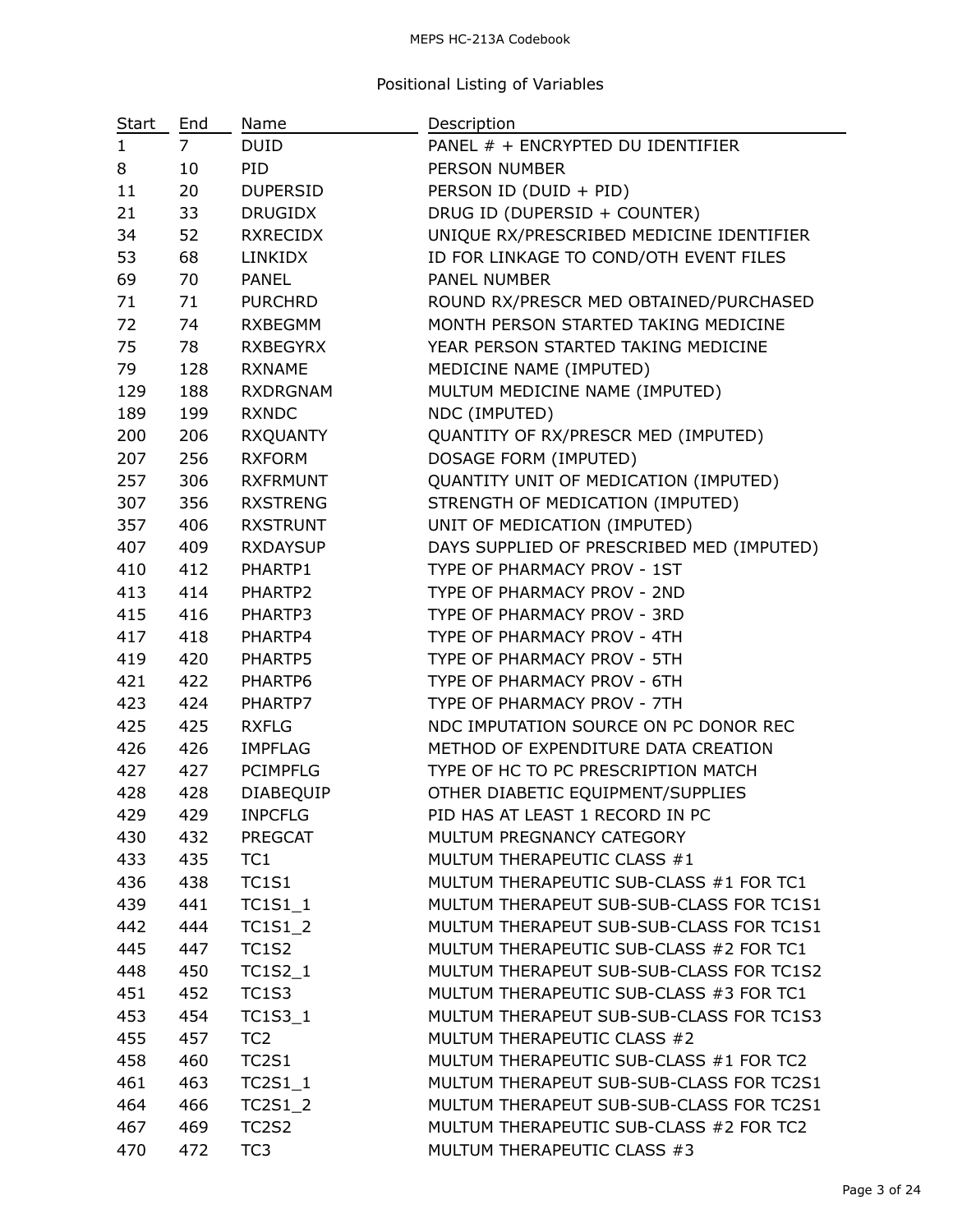| Start | End. | Name           | Description                              |
|-------|------|----------------|------------------------------------------|
| 473   | 475  | TC3S1          | MULTUM THERAPEUTIC SUB-CLASS #1 FOR TC3  |
| 476   | 478  | <b>TC3S1 1</b> | MULTUM THERAPEUT SUB-SUB-CLASS FOR TC3S1 |
| 479   | 486  | RXSF19X        | AMOUNT PAID, SELF OR FAMILY (IMPUTED)    |
| 487   | 494  | RXMR19X        | AMOUNT PAID, MEDICARE (IMPUTED)          |
| 495   | 502  | RXMD19X        | AMOUNT PAID, MEDICAID (IMPUTED)          |
| 503   | 510  | RXPV19X        | AMOUNT PAID, PRIVATE INSURANCE (IMPUTED) |
| 511   | 517  | RXVA19X        | AMOUNT PAID, VETERANS/CHAMPVA (IMPUTED)  |
| 518   | 525  | RXTR19X        | AMOUNT PAID, TRICARE (IMPUTED)           |
| 526   | 532  | RXOF19X        | AMOUNT PAID, OTHER FEDERAL (IMPUTED)     |
| 533   | 540  | RXSL19X        | AMOUNT PAID, STATE & LOCAL GOV (IMPUTED) |
| 541   | 547  | RXWC19X        | AMOUNT PAID, WORKERS COMP (IMPUTED)      |
| 548   | 554  | RXOT19X        | AMOUNT PAID, OTHER INSURANCE (IMPUTED)   |
| 555   | 562  | RXXP19X        | SUM OF PAYMENTS RXSF19X-RXOT19X(IMPUTED) |
| 563   | 574  | PERWT19F       | EXPENDITURE FILE PERSON WEIGHT, 2019     |
| 575   | 578  | <b>VARSTR</b>  | VARIANCE ESTIMATION STRATUM, 2019        |
| 579   | 579  | <b>VARPSU</b>  | VARIANCE ESTIMATION PSU, 2019            |
|       |      |                |                                          |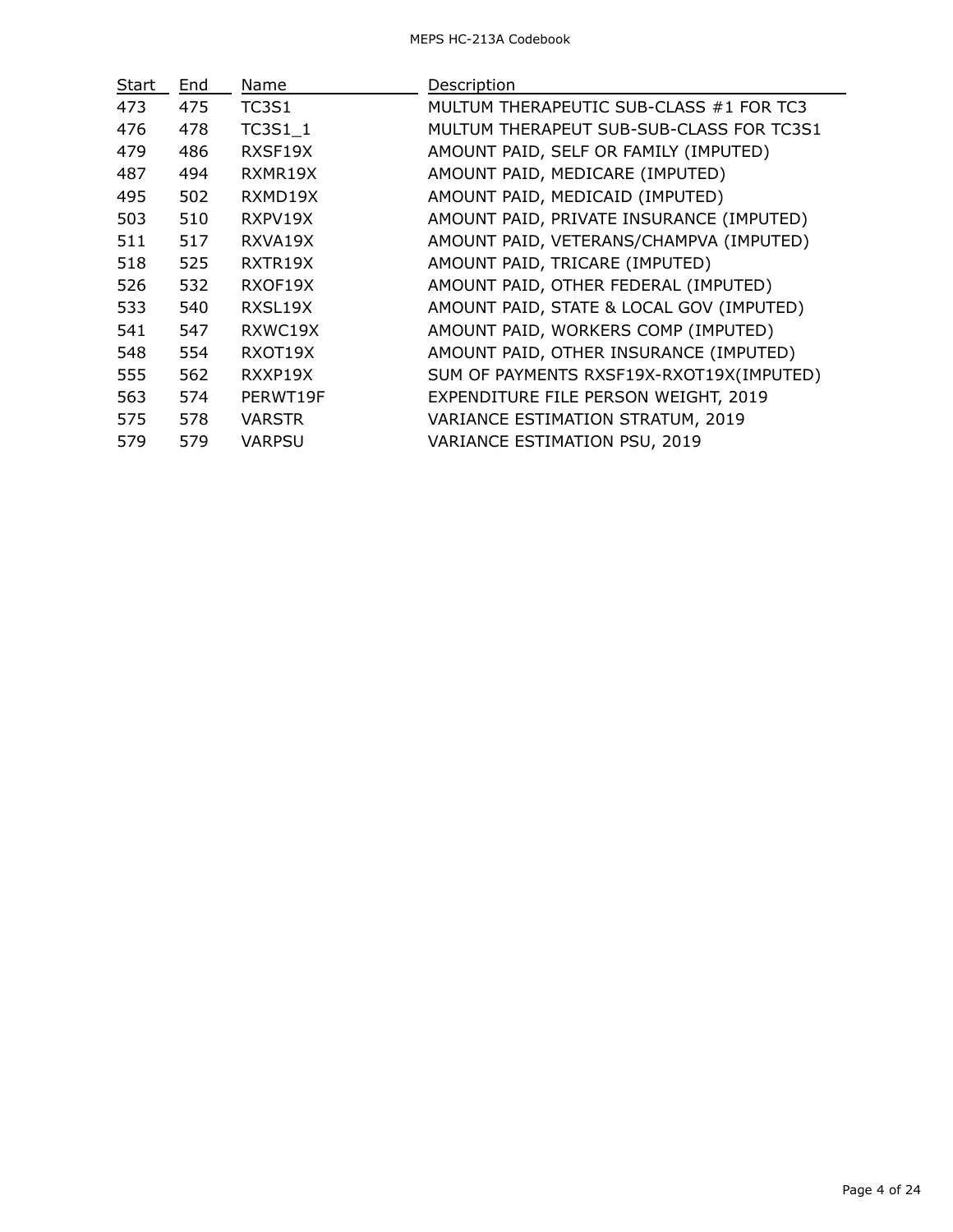## Variable Codebook

| Name                             | Description                                        |        |            | Format  | <b>Type</b>          | <b>Start</b>  | End |
|----------------------------------|----------------------------------------------------|--------|------------|---------|----------------------|---------------|-----|
| <b>DUID</b>                      | PANEL # + ENCRYPTED DU IDENTIFIER                  |        |            | 7.0     | Num                  | 1             | 7   |
| Value                            |                                                    |        | Unweighted |         | Weighted by PERWT19F |               |     |
| 2320005 - 2469689 DUID           |                                                    |        |            | 293,125 |                      | 3,085,807,573 |     |
|                                  |                                                    | Total: |            | 293,125 |                      | 3,085,807,573 |     |
|                                  |                                                    |        |            |         |                      |               |     |
| <b>Name</b>                      | Description                                        |        |            | Format  | <b>Type</b>          | <b>Start</b>  | End |
| PID                              | <b>PERSON NUMBER</b>                               |        |            | 3.0     | Num                  | 8             | 10  |
| Value                            |                                                    |        | Unweighted |         | Weighted by PERWT19F |               |     |
| 101 - 503 PID                    |                                                    |        |            | 293,125 |                      | 3,085,807,573 |     |
|                                  |                                                    | Total: |            | 293,125 |                      | 3,085,807,573 |     |
|                                  |                                                    |        |            |         |                      |               |     |
| Name                             | Description                                        |        |            | Format  | <b>Type</b>          | <b>Start</b>  | End |
| <b>DUPERSID</b>                  | PERSON ID (DUID + PID)                             |        |            | 10.0    | Char                 | 11            | 20  |
| Value                            |                                                    |        | Unweighted |         | Weighted by PERWT19F |               |     |
| 2320005101 - 2469689101 DUPERSID |                                                    |        |            | 293,125 |                      | 3,085,807,573 |     |
|                                  |                                                    | Total: |            | 293,125 |                      | 3,085,807,573 |     |
|                                  |                                                    |        |            |         |                      |               |     |
| Name                             | Description                                        |        |            | Format  | Type                 | <b>Start</b>  | End |
| <b>DRUGIDX</b>                   | DRUG ID (DUPERSID + COUNTER)                       |        |            | 13.0    | Char                 | 21            | 33  |
| Value                            |                                                    |        | Unweighted |         | Weighted by PERWT19F |               |     |
|                                  | 2320005101001 - 2469689101001 DRUGIDX              |        |            | 293,125 |                      | 3,085,807,573 |     |
|                                  |                                                    | Total: |            | 293,125 |                      | 3,085,807,573 |     |
|                                  |                                                    |        |            |         |                      |               |     |
| Name                             | Description                                        |        |            | Format  | <b>Type</b>          | <b>Start</b>  | End |
| <b>RXRECIDX</b>                  | UNIQUE RX/PRESCRIBED MEDICINE IDENTIFIER           |        |            | 19.0    | Char                 | 34            | 52  |
| Value                            |                                                    |        | Unweighted |         | Weighted by PERWT19F |               |     |
|                                  | 2320005101001403001 - 2469689101001203001 RXRECIDX |        |            | 293,125 |                      | 3,085,807,573 |     |
|                                  |                                                    | Total: |            | 293,125 |                      | 3,085,807,573 |     |
|                                  |                                                    |        |            |         |                      |               |     |
| <b>Name</b>                      | Description                                        |        |            | Format  | Type                 | <b>Start</b>  | End |
| <b>LINKIDX</b>                   | ID FOR LINKAGE TO COND/OTH EVENT FILES             |        |            | 16.0    | Char                 | 53            | 68  |
| Value                            |                                                    |        | Unweighted |         | Weighted by PERWT19F |               |     |
|                                  | 2320005101001403 - 2469689101001203 LINKIDX        |        |            | 293,125 |                      | 3,085,807,573 |     |
|                                  |                                                    | Total: |            | 293,125 |                      | 3,085,807,573 |     |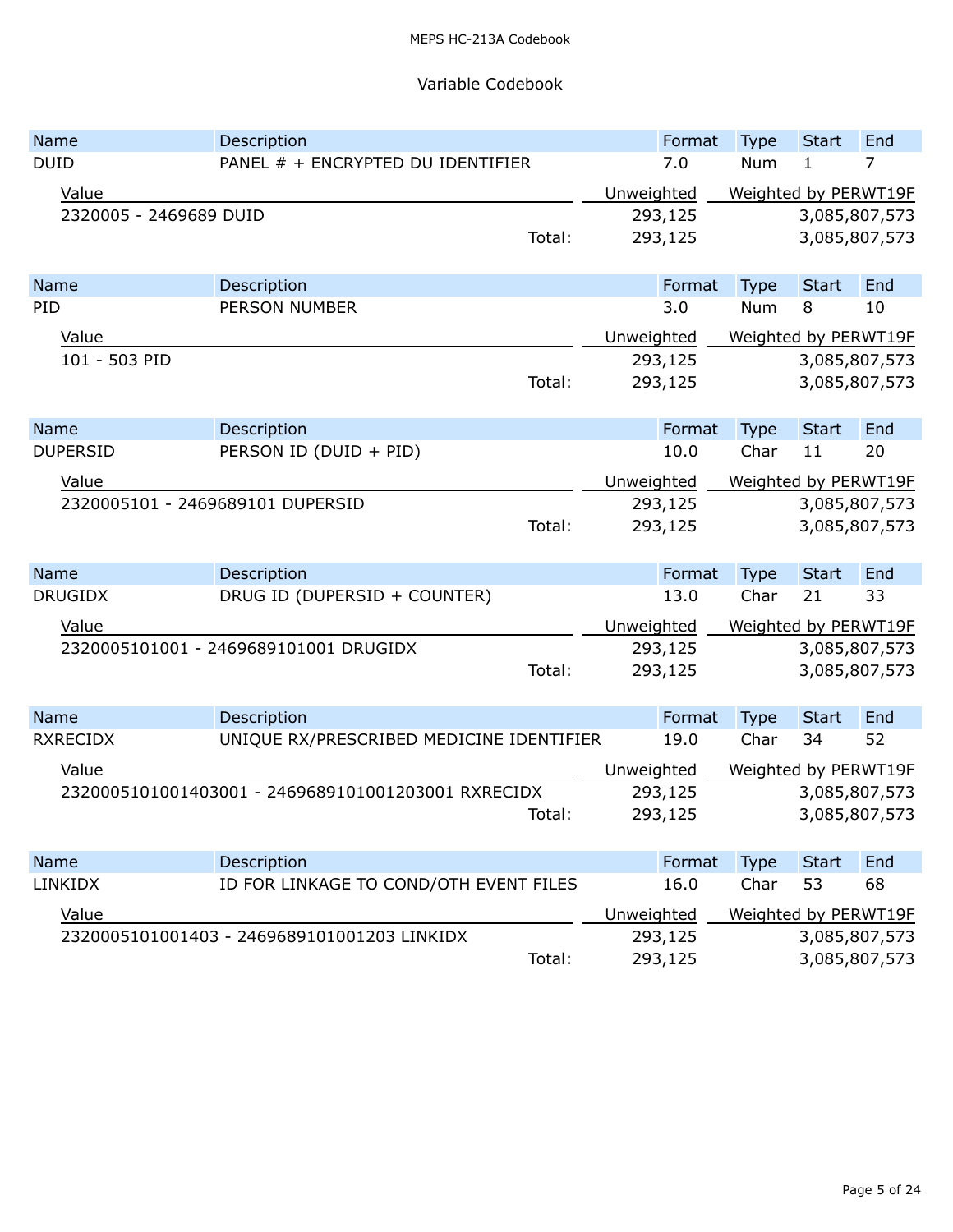| <b>Name</b>  | Description  |        | Format     | <b>Type</b>          | Start         | End           |
|--------------|--------------|--------|------------|----------------------|---------------|---------------|
| <b>PANEL</b> | PANEL NUMBER |        | 2.0        | <b>Num</b>           | 69            | 70            |
| Value        |              |        | Unweighted | Weighted by PERWT19F |               |               |
| 23 PANEL 23  |              |        | 149,384    |                      | 1,575,547,186 |               |
| 24 PANEL 24  |              |        | 143,741    |                      |               | 1,510,260,386 |
|              |              | Total: | 293,125    |                      |               | 3,085,807,573 |

| <b>Name</b>        | Description                            |            | Format  | Type                 | <b>Start</b>  | End         |
|--------------------|----------------------------------------|------------|---------|----------------------|---------------|-------------|
| <b>PURCHRD</b>     | ROUND RX/PRESCR MED OBTAINED/PURCHASED |            | 1.0     | Num                  | 71            | 71          |
| Value              |                                        | Unweighted |         | Weighted by PERWT19F |               |             |
| ROUND <sub>1</sub> |                                        |            | 34,117  |                      |               | 367,205,107 |
| ROUND <sub>2</sub> |                                        |            | 65,512  |                      |               | 688,736,708 |
| ROUND <sub>3</sub> |                                        |            | 73,812  |                      |               | 766,053,234 |
| <b>ROUND 4</b>     |                                        |            | 69,523  |                      |               | 740,609,270 |
| ROUND <sub>5</sub> |                                        |            | 50,161  |                      |               | 523,203,253 |
|                    | Total:                                 |            | 293,125 |                      | 3,085,807,573 |             |

| <b>Name</b>            | Description                          |            | Format  | Type                 | <b>Start</b>  | End         |
|------------------------|--------------------------------------|------------|---------|----------------------|---------------|-------------|
| <b>RXBEGMM</b>         | MONTH PERSON STARTED TAKING MEDICINE |            | 3.0     | Num                  | 72            | 74          |
| Value                  |                                      | Unweighted |         | Weighted by PERWT19F |               |             |
| -15 CANNOT BE COMPUTED |                                      |            | 179,618 |                      | 1,857,411,584 |             |
| $-8$ DK                |                                      |            | 9,971   |                      |               | 101,309,327 |
| -7 REFUSED             |                                      |            | 19      |                      |               | 144,005     |
| -1 INAPPLICABLE        |                                      |            | 5,635   |                      |               | 56,786,633  |
| $1 - 12$               |                                      |            | 97,882  |                      | 1,070,156,023 |             |
|                        | Total:                               |            | 293,125 |                      | 3,085,807,573 |             |

| Name                   | Description                         |            | Format  | <b>Type</b>          | <b>Start</b> | End           |
|------------------------|-------------------------------------|------------|---------|----------------------|--------------|---------------|
| <b>RXBEGYRX</b>        | YEAR PERSON STARTED TAKING MEDICINE |            | 4.0     | Num                  | 75           | 78            |
| Value                  |                                     | Unweighted |         | Weighted by PERWT19F |              |               |
| -15 CANNOT BE COMPUTED |                                     |            | 24      |                      |              | 237,831       |
| -14 NOT YET USED/TAKEN |                                     |            | 205     |                      |              | 2,288,742     |
| -8 DK                  |                                     |            | 37,057  |                      |              | 365,052,365   |
| -7 REFUSED             |                                     |            | 234     |                      |              | 2,869,124     |
| -1 INAPPLICABLE        |                                     |            | 5,635   |                      |              | 56,786,633    |
| 1938-2020              |                                     |            | 249,970 |                      |              | 2,658,572,877 |
|                        | Total:                              |            | 293,125 |                      |              | 3,085,807,573 |

| <b>Name</b>            | Description             |        | Format     | <b>Type</b>          | <b>Start</b> | End           |
|------------------------|-------------------------|--------|------------|----------------------|--------------|---------------|
| <b>RXNAME</b>          | MEDICINE NAME (IMPUTED) |        | 50.0       | Char                 | 79           | 128           |
| Value                  |                         |        | Unweighted | Weighted by PERWT19F |              |               |
| -15 CANNOT BE COMPUTED |                         |        | 273        |                      |              | 2,913,220     |
| A-7777777777           |                         |        | 292,852    |                      |              | 3,082,894,352 |
|                        |                         | Total: | 293,125    |                      |              | 3,085,807,573 |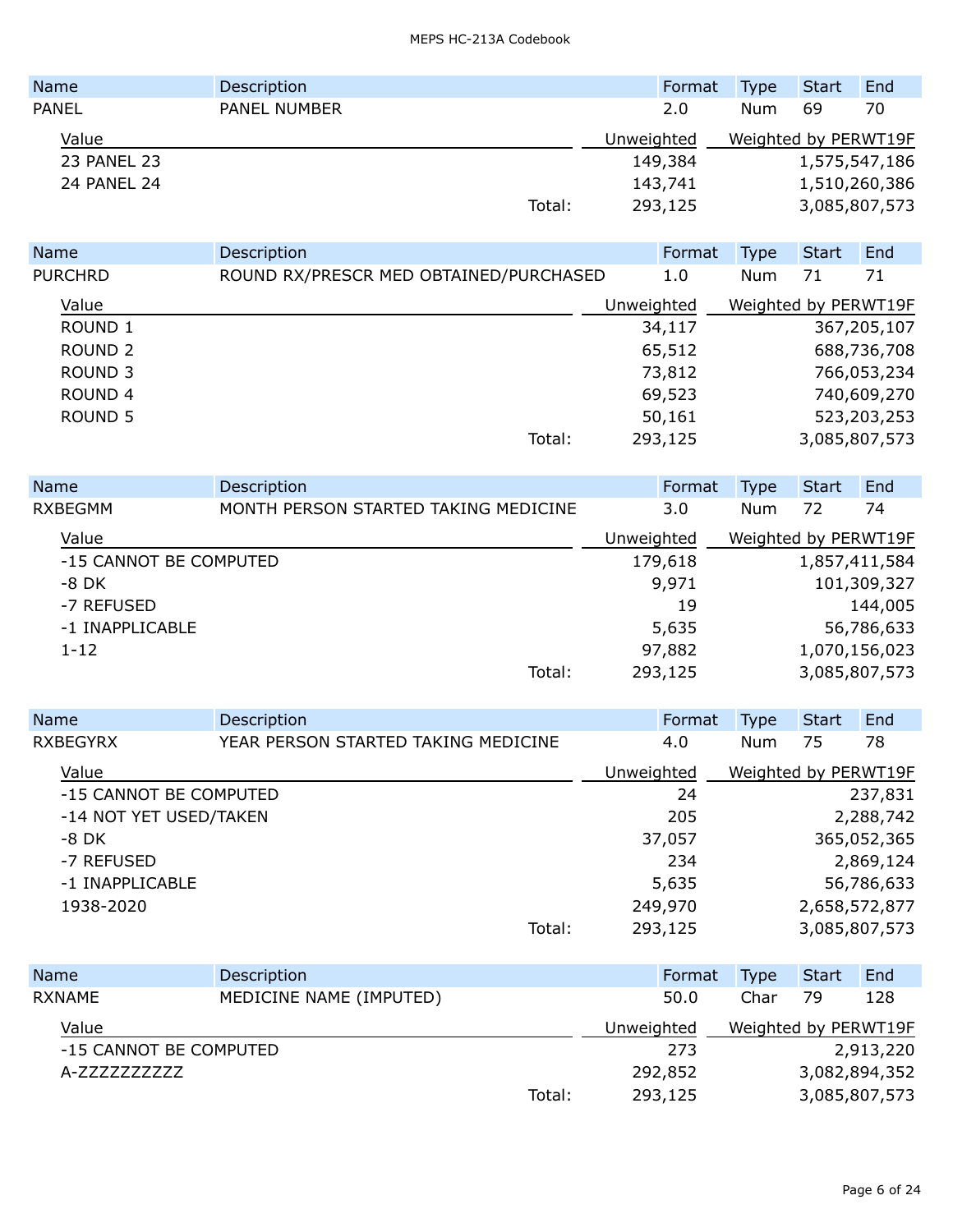| Name                      | Description                                     |        | Format         | <b>Type</b>         | <b>Start</b>        | End                  |
|---------------------------|-------------------------------------------------|--------|----------------|---------------------|---------------------|----------------------|
| <b>RXDRGNAM</b>           | MULTUM MEDICINE NAME (IMPUTED)                  |        | 60.0           | Char                | 129                 | 188                  |
| Value                     |                                                 |        | Unweighted     |                     |                     | Weighted by PERWT19F |
| -15 CANNOT BE COMPUTED    |                                                 |        | 6,379          |                     |                     | 64,403,125           |
| A-ZZZZZZZZZZZ             |                                                 |        | 286,746        |                     |                     | 3,021,404,447        |
|                           |                                                 | Total: | 293,125        |                     |                     | 3,085,807,573        |
|                           |                                                 |        |                |                     |                     |                      |
| Name                      | Description                                     |        | Format         | <b>Type</b>         | <b>Start</b>        | End                  |
| <b>RXNDC</b>              | NDC (IMPUTED)                                   |        | 11.0           | Char                | 189                 | 199                  |
| Value                     |                                                 |        | Unweighted     |                     |                     | Weighted by PERWT19F |
| -15 CANNOT BE COMPUTED    |                                                 |        | 15,152         |                     |                     | 159,622,650          |
| 00002143380 - 99073071227 |                                                 |        | 277,973        |                     |                     | 2,926,184,923        |
|                           |                                                 | Total: | 293,125        |                     |                     | 3,085,807,573        |
|                           |                                                 |        |                |                     |                     |                      |
| Name                      | Description                                     |        | Format         | <b>Type</b>         | <b>Start</b>        | End                  |
| <b>RXQUANTY</b>           | QUANTITY OF RX/PRESCR MED (IMPUTED)             |        | 7.2            | Num                 | 200                 | 206                  |
| Value                     |                                                 |        | Unweighted     |                     |                     | Weighted by PERWT19F |
| $0.05 - 30$               |                                                 |        | 133,844        |                     |                     | 1,428,347,255        |
| $30 < -6399$              |                                                 |        | 159,281        |                     |                     | 1,657,460,318        |
|                           |                                                 | Total: | 293,125        |                     |                     | 3,085,807,573        |
|                           |                                                 |        |                |                     |                     |                      |
| Name                      | Description                                     |        | Format         | <b>Type</b>         | <b>Start</b>        | End                  |
| <b>RXFORM</b>             | DOSAGE FORM (IMPUTED)                           |        | 50.0           | Char                | 207                 | 256                  |
| Value                     |                                                 |        | Unweighted     |                     |                     | Weighted by PERWT19F |
| -15 CANNOT BE COMPUTED    |                                                 |        | 11,862         |                     |                     | 127,340,010          |
| A-ZZZZZZZZZZZ             |                                                 |        | 281,263        |                     |                     | 2,958,467,562        |
|                           |                                                 | Total: | 293,125        |                     |                     | 3,085,807,573        |
|                           |                                                 |        |                |                     |                     |                      |
| <b>Name</b>               | Description                                     |        | Format         | <b>Type</b>         | <b>Start</b>        | End                  |
| <b>RXFRMUNT</b>           | QUANTITY UNIT OF MEDICATION (IMPUTED)           |        | 50.0           | Char                | 257                 | 306                  |
| Value                     |                                                 |        | Unweighted     |                     |                     | Weighted by PERWT19F |
| -15 CANNOT BE COMPUTED    |                                                 |        | 20,219         |                     |                     | 206,853,046          |
| $-8$ DK                   |                                                 |        | 120            |                     |                     | 1,417,204            |
| A-ZZZZZZZZZZZ             |                                                 |        | 272,786        |                     |                     | 2,877,537,322        |
|                           |                                                 | Total: | 293,125        |                     |                     | 3,085,807,573        |
|                           |                                                 |        |                |                     |                     |                      |
| Name<br><b>RXSTRENG</b>   | Description<br>STRENGTH OF MEDICATION (IMPUTED) |        | Format<br>50.0 | <b>Type</b><br>Char | <b>Start</b><br>307 | End<br>356           |
|                           |                                                 |        |                |                     |                     |                      |
| Value                     |                                                 |        | Unweighted     |                     |                     | Weighted by PERWT19F |
| -15 CANNOT BE COMPUTED    |                                                 |        | 41,477         |                     |                     | 455,689,205          |
| A-ZZZZZZZZZZZ             |                                                 |        | 251,648        |                     |                     | 2,630,118,368        |
|                           |                                                 | Total: | 293,125        |                     |                     | 3,085,807,573        |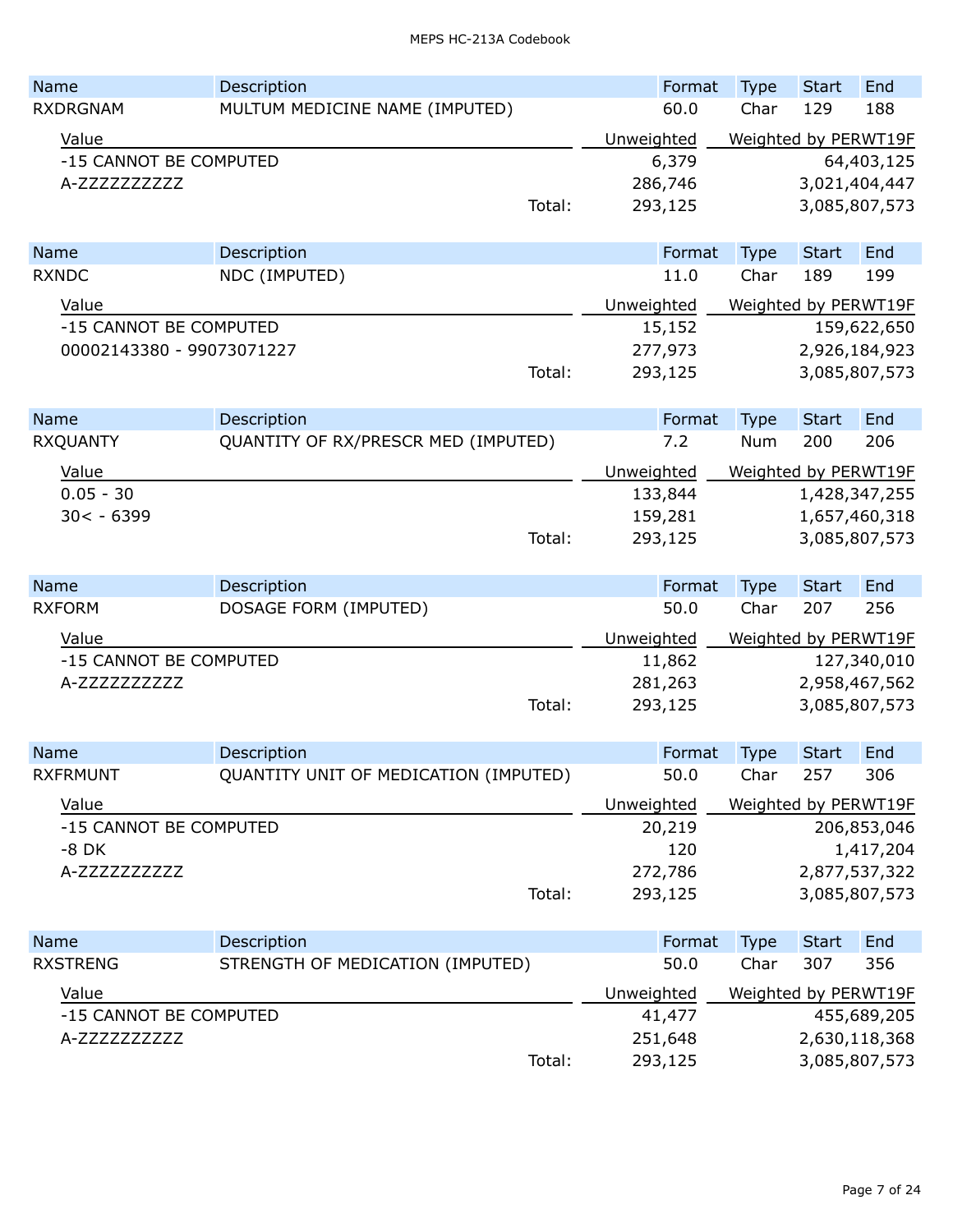| <b>Name</b>            | Description                  |        |            | Format | <b>Type</b>          | Start         | End         |
|------------------------|------------------------------|--------|------------|--------|----------------------|---------------|-------------|
| <b>RXSTRUNT</b>        | UNIT OF MEDICATION (IMPUTED) |        |            | 50.0   | Char                 | 357           | 406         |
| Value                  |                              |        | Unweighted |        | Weighted by PERWT19F |               |             |
| A-7777777777           |                              |        | 251,604    |        |                      | 2,629,568,064 |             |
| -15 CANNOT BE COMPUTED |                              |        | 41,521     |        |                      |               | 456,239,509 |
|                        |                              | Total: | 293,125    |        |                      | 3,085,807,573 |             |

| <b>Name</b>                | Description                               |            | Format  | <b>Type</b>          | <b>Start</b>  | End         |
|----------------------------|-------------------------------------------|------------|---------|----------------------|---------------|-------------|
| <b>RXDAYSUP</b>            | DAYS SUPPLIED OF PRESCRIBED MED (IMPUTED) |            | 3.0     | Num                  | 407           | 409         |
| Value                      |                                           | Unweighted |         | Weighted by PERWT19F |               |             |
| $-8$ DK                    |                                           |            | 85,026  |                      |               | 924,914,079 |
| -7 REFUSED                 |                                           |            | 117     |                      |               | 1,391,509   |
| 1 - 990 # OF DAYS SUPPLIED |                                           |            | 207,981 |                      | 2,159,497,689 |             |
| 999 TAKEN AS NEEDED        |                                           |            |         |                      |               | 4,296       |
|                            | Total:                                    |            | 293,125 |                      | 3,085,807,573 |             |

| <b>Name</b>        | Description                 |        | Format     | <b>Type</b>          | <b>Start</b> | End           |
|--------------------|-----------------------------|--------|------------|----------------------|--------------|---------------|
| PHARTP1            | TYPE OF PHARMACY PROV - 1ST |        | 3.0        | Num                  | 410          | 412           |
| Value              |                             |        | Unweighted | Weighted by PERWT19F |              |               |
|                    | -15 CANNOT BE COMPUTED      |        | 21         |                      |              | 307,785       |
| $-8$ DK            |                             |        | 669        |                      |              | 7,990,219     |
| -7 REFUSED         |                             |        | 6          |                      |              | 48,134        |
| 1 MAIL-ORDER       |                             |        | 28,172     |                      |              | 299,753,659   |
| 2 IN ANOTHER STORE |                             |        | 79,062     |                      |              | 823,909,690   |
|                    | 3 IN HMO/CLINIC/HOSPITAL    |        | 26,841     |                      |              | 263,675,501   |
| 4 DRUG STORE       |                             |        | 157,050    |                      |              | 1,676,029,775 |
| 5 ON-LINE          |                             |        | 1,304      |                      |              | 14,092,810    |
|                    |                             | Total: | 293,125    |                      |              | 3,085,807,573 |

|           | Name                     | Description                 |        |            | Format  | <b>Type</b>          | <b>Start</b> | End           |
|-----------|--------------------------|-----------------------------|--------|------------|---------|----------------------|--------------|---------------|
|           | PHARTP2                  | TYPE OF PHARMACY PROV - 2ND |        |            | 2.0     | Num                  | 413          | 414           |
|           | Value                    |                             |        | Unweighted |         | Weighted by PERWT19F |              |               |
|           | -8 DK                    |                             |        |            | 432     |                      |              | 5,997,799     |
|           | -7 REFUSED               |                             |        |            | 49      |                      |              | 320,281       |
|           | -1 INAPPLICABLE          |                             |        |            | 195,942 |                      |              | 2,068,186,549 |
|           | 1 MAIL-ORDER             |                             |        |            | 15,871  |                      |              | 165,528,211   |
|           | 2 IN ANOTHER STORE       |                             |        |            | 24,933  |                      |              | 251,882,806   |
|           | 3 IN HMO/CLINIC/HOSPITAL |                             |        |            | 9,167   |                      |              | 86,471,578    |
|           | 4 DRUG STORE             |                             |        |            | 45,510  |                      |              | 491,928,408   |
| 5 ON-LINE |                          |                             |        |            | 1,221   |                      |              | 15,491,940    |
|           |                          |                             | Total: |            | 293,125 |                      |              | 3,085,807,573 |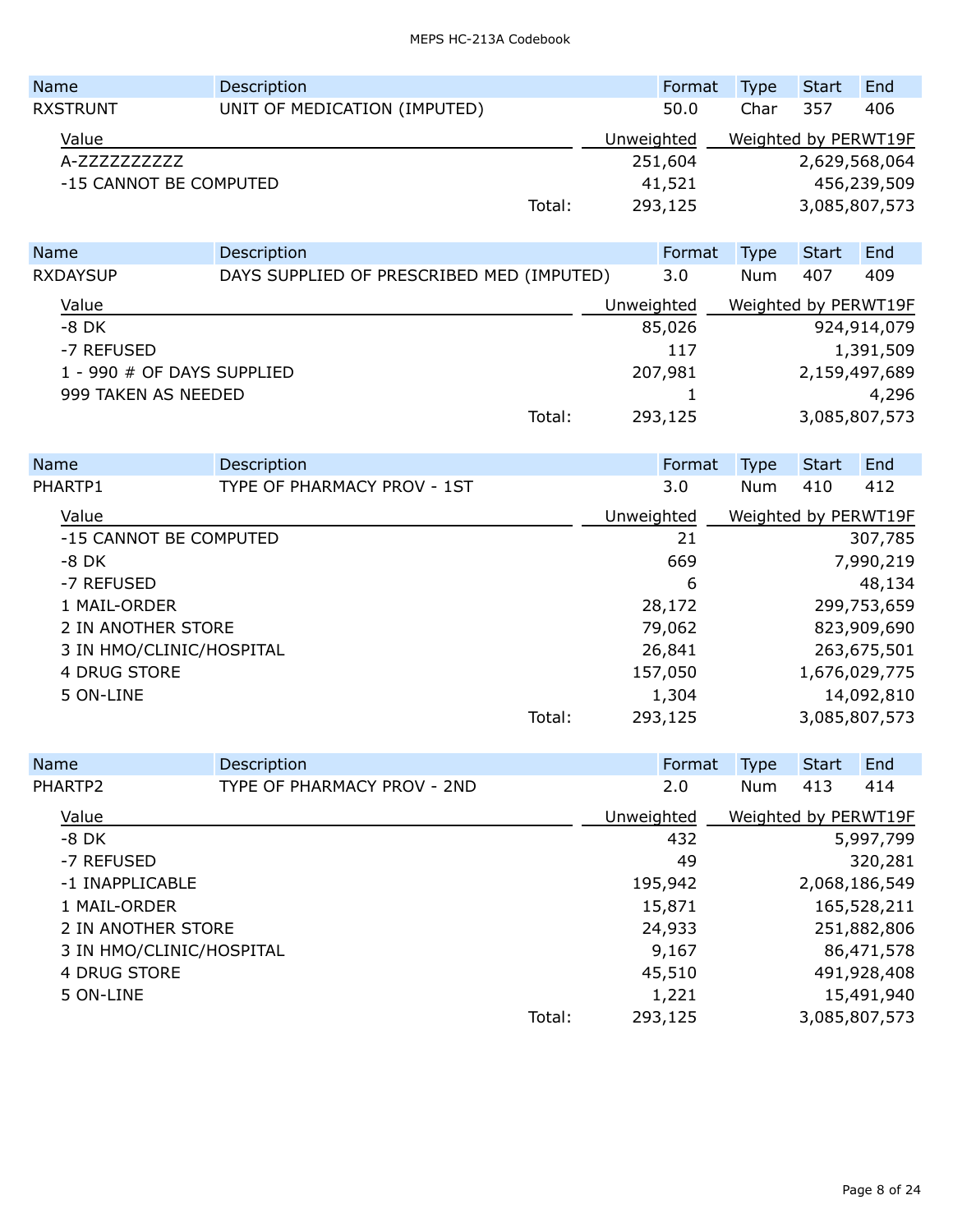| <b>Name</b>              | Description                 |        | Format     | <b>Type</b>          | <b>Start</b> | End           |
|--------------------------|-----------------------------|--------|------------|----------------------|--------------|---------------|
| PHARTP3                  | TYPE OF PHARMACY PROV - 3RD |        | 2.0        | <b>Num</b>           | 415          | 416           |
| Value                    |                             |        | Unweighted | Weighted by PERWT19F |              |               |
| $-8$ DK                  |                             |        | 83         |                      |              | 924,830       |
| -1 INAPPLICABLE          |                             |        | 269,956    |                      |              | 2,838,993,400 |
| 1 MAIL-ORDER             |                             |        | 4,081      |                      |              | 43,999,220    |
| 2 IN ANOTHER STORE       |                             |        | 6,104      |                      |              | 65,421,423    |
| 3 IN HMO/CLINIC/HOSPITAL |                             |        | 2,085      |                      |              | 17,283,099    |
| 4 DRUG STORE             |                             |        | 10,543     |                      |              | 116,061,859   |
| 5 ON-LINE                |                             |        | 273        |                      |              | 3,123,740     |
|                          |                             | Total: | 293,125    |                      |              | 3,085,807,573 |
|                          |                             |        |            |                      |              |               |

| Name                     | Description                 |        | Format     | <b>Type</b> | <b>Start</b> | End                  |
|--------------------------|-----------------------------|--------|------------|-------------|--------------|----------------------|
| PHARTP4                  | TYPE OF PHARMACY PROV - 4TH |        | 2.0        | Num         | 417          | 418                  |
| Value                    |                             |        | Unweighted |             |              | Weighted by PERWT19F |
| $-8$ DK                  |                             |        | 25         |             |              | 401,496              |
| -1 INAPPLICABLE          |                             |        | 287,386    |             |              | 3,022,666,795        |
| 1 MAIL-ORDER             |                             |        | 996        |             |              | 9,516,719            |
| 2 IN ANOTHER STORE       |                             |        | 1,561      |             |              | 14,611,080           |
| 3 IN HMO/CLINIC/HOSPITAL |                             |        | 917        |             |              | 10,284,761           |
| 4 DRUG STORE             |                             |        | 2,136      |             |              | 27,022,992           |
| 5 ON-LINE                |                             |        | 104        |             |              | 1,303,730            |
|                          |                             | Total: | 293,125    |             |              | 3,085,807,573        |
|                          |                             |        |            |             |              |                      |

| Name                     | Description                 |        | Format     | <b>Type</b> | <b>Start</b> | End                  |
|--------------------------|-----------------------------|--------|------------|-------------|--------------|----------------------|
| PHARTP5                  | TYPE OF PHARMACY PROV - 5TH |        | 2.0        | <b>Num</b>  | 419          | 420                  |
| Value                    |                             |        | Unweighted |             |              | Weighted by PERWT19F |
| $-8$ DK                  |                             |        | 22         |             |              | 369,211              |
| -1 INAPPLICABLE          |                             |        | 291,438    |             |              | 3,066,406,291        |
| 1 MAIL-ORDER             |                             |        | 203        |             |              | 1,544,590            |
| 2 IN ANOTHER STORE       |                             |        | 292        |             |              | 3,239,021            |
| 3 IN HMO/CLINIC/HOSPITAL |                             |        | 432        |             |              | 4,906,197            |
| 4 DRUG STORE             |                             |        | 738        |             |              | 9,342,262            |
|                          |                             | Total: | 293,125    |             |              | 3,085,807,573        |

| <b>Name</b>        | Description                 |        | Format     | <b>Type</b> | Start | End                  |
|--------------------|-----------------------------|--------|------------|-------------|-------|----------------------|
| PHARTP6            | TYPE OF PHARMACY PROV - 6TH |        | 2.0        | <b>Num</b>  | 421   | 422                  |
| Value              |                             |        | Unweighted |             |       | Weighted by PERWT19F |
| -1 INAPPLICABLE    |                             |        | 292,617    |             |       | 3,080,929,956        |
| 1 MAIL-ORDER       |                             |        | 37         |             |       | 461,761              |
| 2 IN ANOTHER STORE |                             |        | 175        |             |       | 1,906,318            |
|                    | 3 IN HMO/CLINIC/HOSPITAL    |        | 43         |             |       | 358,690              |
| 4 DRUG STORE       |                             |        | 253        |             |       | 2,150,849            |
|                    |                             | Total: | 293,125    |             |       | 3,085,807,573        |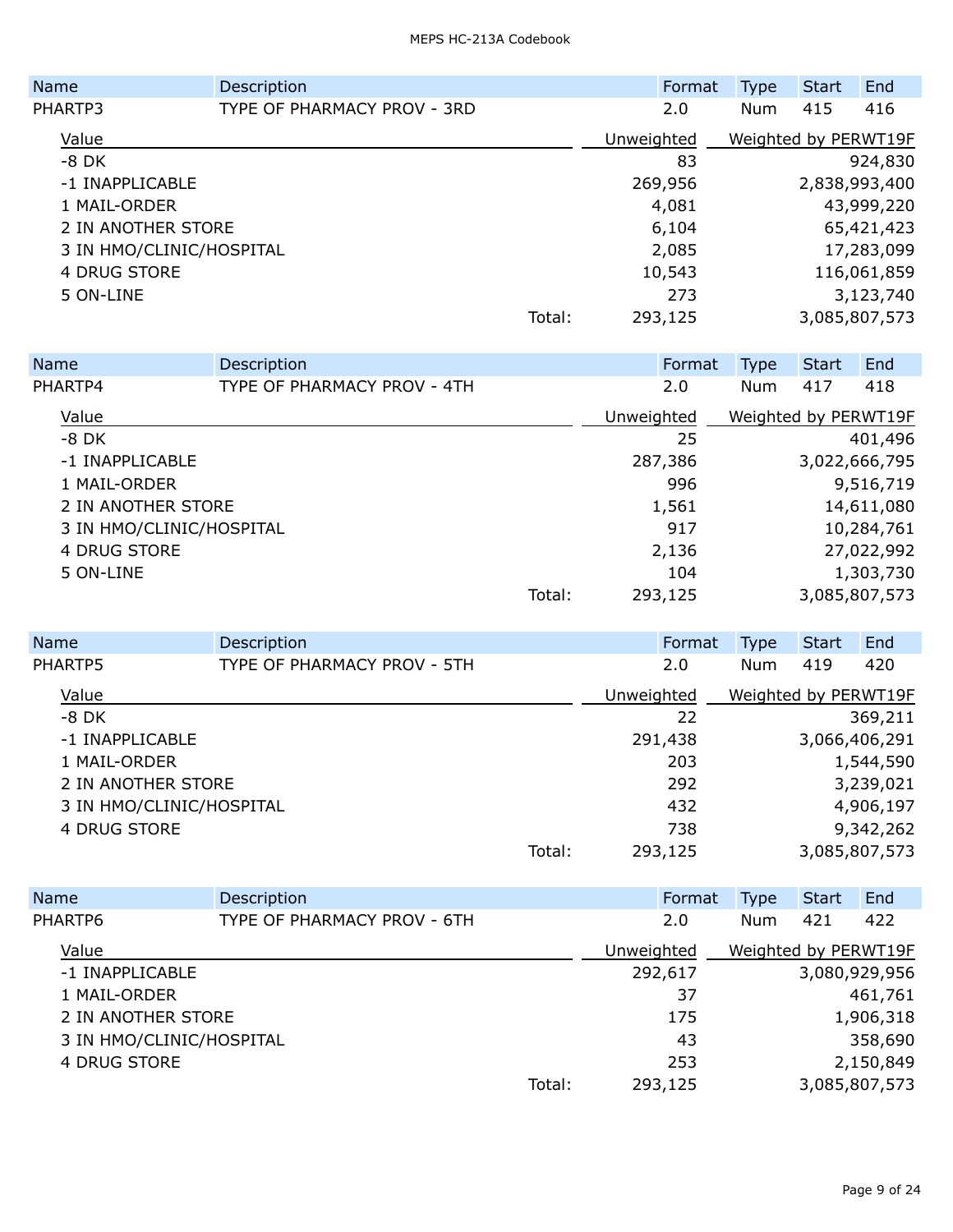| <b>Name</b>     | Description                 |        | Format     | <b>Type</b> | <b>Start</b> | End                  |
|-----------------|-----------------------------|--------|------------|-------------|--------------|----------------------|
| PHARTP7         | TYPE OF PHARMACY PROV - 7TH |        | 2.0        | <b>Num</b>  | 423          | 424                  |
| Value           |                             |        | Unweighted |             |              | Weighted by PERWT19F |
| -1 INAPPLICABLE |                             |        | 293,048    |             |              | 3,085,144,155        |
| 1 MAIL-ORDER    |                             |        | 20         |             |              | 201,316              |
|                 | 3 IN HMO/CLINIC/HOSPITAL    |        | 43         |             |              | 358,690              |
| 4 DRUG STORE    |                             |        | 14         |             |              | 103,412              |
|                 |                             | Total: | 293,125    |             |              | 3,085,807,573        |
|                 |                             |        |            |             |              |                      |

| <b>Name</b>     | Description                           |            | Format  | Type                 | <b>Start</b> | End           |
|-----------------|---------------------------------------|------------|---------|----------------------|--------------|---------------|
| <b>RXFLG</b>    | NDC IMPUTATION SOURCE ON PC DONOR REC |            | 1.0     | <b>Num</b>           | 425          | 425           |
| Value           |                                       | Unweighted |         | Weighted by PERWT19F |              |               |
| 1 NO IMPUTATION |                                       |            | 278,532 |                      |              | 2,943,852,877 |
|                 | 3 IMPUTED FROM SECONDARY SOURC        |            | 14,593  |                      |              | 141,954,696   |
|                 | Total:                                |            | 293,125 |                      |              | 3,085,807,573 |

| <b>Name</b>         | Description                         |            | Format  | Type                 | Start | End           |
|---------------------|-------------------------------------|------------|---------|----------------------|-------|---------------|
| <b>IMPFLAG</b>      | METHOD OF EXPENDITURE DATA CREATION |            | 1.0     | <b>Num</b>           | 426   | 426           |
| Value               |                                     | Unweighted |         | Weighted by PERWT19F |       |               |
| 2=COMPLETE PC DATA  |                                     |            | 115,390 |                      |       | 1,211,818,114 |
| 4=FULLY IMPUTED     |                                     |            | 142,453 |                      |       | 1,476,827,392 |
| 5=PARTIALLY IMPUTED |                                     |            | 35,282  |                      |       | 397,162,066   |
|                     | Total:                              |            | 293,125 |                      |       | 3,085,807,573 |

| <b>Name</b>              | Description                         |            | Format  | <b>Type</b>          | Start         | End |
|--------------------------|-------------------------------------|------------|---------|----------------------|---------------|-----|
| PCIMPFLG                 | TYPE OF HC TO PC PRESCRIPTION MATCH |            | 1.0     | <b>Num</b>           | 427           | 427 |
| Value                    |                                     | Unweighted |         | Weighted by PERWT19F |               |     |
| 1 NON-REPLACEMENT MATCH  |                                     |            | 150,998 |                      | 1,611,322,268 |     |
| 2 WITH-REPLACEMENT MATCH |                                     |            | 142,127 |                      | 1,474,485,305 |     |
|                          | Total:                              |            | 293,125 |                      | 3,085,807,573 |     |

| <b>Name</b>                   | Description                       | Format     | <b>Type</b>          | Start | End           |
|-------------------------------|-----------------------------------|------------|----------------------|-------|---------------|
| <b>DIABEQUIP</b>              | OTHER DIABETIC EQUIPMENT/SUPPLIES | 1.0        | <b>Num</b>           | 428   | 428           |
| Value                         |                                   | Unweighted | Weighted by PERWT19F |       |               |
| 1 DIABETIC EQUIPMENT/SUPPLIES |                                   | 5,635      |                      |       | 56,786,633    |
| 2 OTHERS                      |                                   | 287,490    |                      |       | 3,029,020,939 |
|                               | Total:                            | 293,125    |                      |       | 3,085,807,573 |

| <b>Name</b>           | Description                     |        | Format     | <b>Type</b> | Start | End                  |
|-----------------------|---------------------------------|--------|------------|-------------|-------|----------------------|
| <b>INPCFLG</b>        | PID HAS AT LEAST 1 RECORD IN PC |        | 1.0        | Num         | 429   | 429                  |
| Value                 |                                 |        | Unweighted |             |       | Weighted by PERWT19F |
| 0 NOT IN 2019 PC FILE |                                 |        | 110,999    |             |       | 1,158,967,520        |
| 1 IN 2019 PC FILE     |                                 |        | 182,126    |             |       | 1,926,840,053        |
|                       |                                 | Total: | 293,125    |             |       | 3,085,807,573        |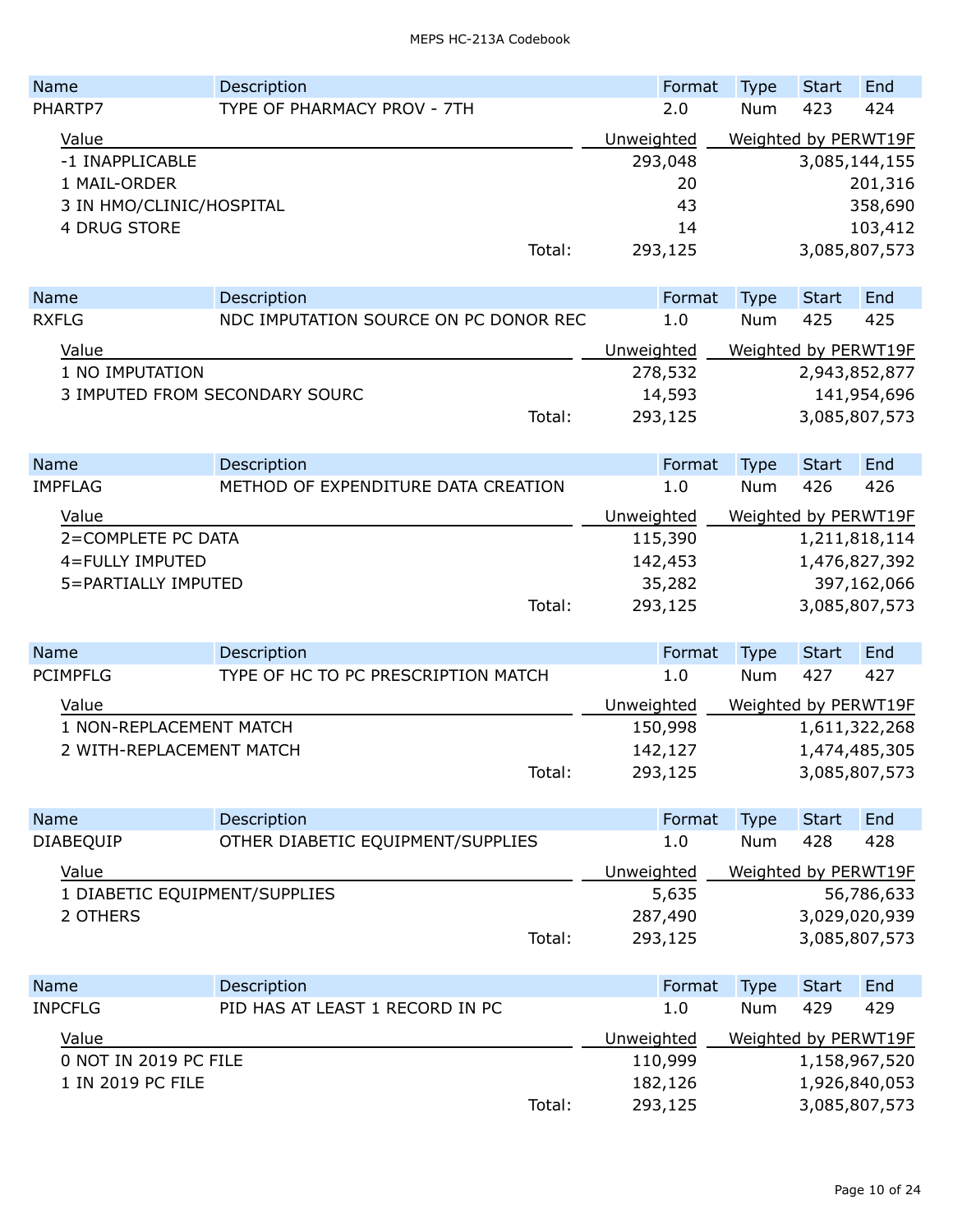|                                   | Name                            | Description               |        | Format     | <b>Type</b>          | <b>Start</b> | End           |
|-----------------------------------|---------------------------------|---------------------------|--------|------------|----------------------|--------------|---------------|
|                                   | PREGCAT                         | MULTUM PREGNANCY CATEGORY |        | 3.0        | Char                 | 430          | 432           |
|                                   | Value                           |                           |        | Unweighted | Weighted by PERWT19F |              |               |
|                                   | -15 CANNOT BE COMPUTED          |                           |        | 6,214      |                      |              | 62,591,273    |
| A CONTROLLED STUDIES SHOW NO RISK |                                 |                           |        | 1,569      |                      |              | 17,156,226    |
|                                   | B NO EVIDENCE OF RISK IN HUMANS |                           |        | 25,683     |                      |              | 272,414,329   |
|                                   | C RISK CANNOT BE RULED OUT      |                           |        | 90,265     |                      |              | 946,167,043   |
|                                   | D POSITIVE EVIDENCE OF RISK     |                           |        | 19,419     |                      |              | 206, 281, 078 |
|                                   | N FDA HAS NOT CLASSIFIED THE RX |                           |        | 133,739    |                      |              | 1,397,041,624 |
|                                   | X CONTRAINDICATED IN PREGNANCY  |                           |        | 16,236     |                      |              | 184,156,000   |
|                                   |                                 |                           | Total: | 293,125    |                      |              | 3,085,807,573 |
|                                   |                                 |                           |        |            |                      |              |               |

|     | Name                            | Description                      |        | Format     | <b>Type</b> | <b>Start</b> | End                  |
|-----|---------------------------------|----------------------------------|--------|------------|-------------|--------------|----------------------|
| TC1 |                                 | MULTUM THERAPEUTIC CLASS #1      |        | 3.0        | <b>Num</b>  | 433          | 435                  |
|     | Value                           |                                  |        | Unweighted |             |              | Weighted by PERWT19F |
|     | -15 CANNOT BE COMPUTED          |                                  |        | 6,294      |             |              | 63,509,383           |
|     | 1 ANTI-INFECTIVES               |                                  |        | 12,369     |             |              | 145,241,396          |
|     | 20 ANTINEOPLASTICS              |                                  |        | 1,957      |             |              | 21,977,263           |
|     | 28 BIOLOGICALS                  |                                  |        | 1          |             |              | 7,260                |
|     | 40 CARDIOVASCULAR AGENTS        |                                  |        | 61,182     |             |              | 625,576,783          |
|     |                                 | 57 CENTRAL NERVOUS SYSTEM AGENTS |        | 53,601     |             |              | 561,542,928          |
|     | 81 COAGULATION MODIFIERS        |                                  |        | 6,009      |             |              | 62,709,312           |
|     | 87 GASTROINTESTINAL AGENTS      |                                  |        | 14,370     |             |              | 146,499,390          |
|     |                                 | 97 HORMONES/HORMONE MODIFIERS    |        | 20,282     |             |              | 239,996,902          |
|     | 105 MISCELLANEOUS AGENTS        |                                  |        | 3,654      |             |              | 39,955,466           |
|     | 113 GENITOURINARY TRACT AGENTS  |                                  |        | 1,456      |             |              | 14,815,042           |
|     | <b>115 NUTRITIONAL PRODUCTS</b> |                                  |        | 8,351      |             |              | 82,980,412           |
|     | 122 RESPIRATORY AGENTS          |                                  |        | 19,262     |             |              | 195,279,955          |
|     | 133 TOPICAL AGENTS              |                                  |        | 13,105     |             |              | 140,449,600          |
|     | 218 ALTERNATIVE MEDICINES       |                                  |        | 559        |             |              | 6,213,274            |
|     | 242 PSYCHOTHERAPEUTIC AGENTS    |                                  |        | 23,569     |             |              | 256,311,013          |
|     | 254 IMMUNOLOGIC AGENTS          |                                  |        | 978        |             |              | 10,431,788           |
|     | 358 METABOLIC AGENTS            |                                  |        | 46,126     |             |              | 472,310,404          |
|     |                                 |                                  | Total: | 293,125    |             |              | 3,085,807,573        |
|     |                                 |                                  |        |            |             |              |                      |

| Name                         | Description                             | Format     | <b>Type</b>          | <b>Start</b> | End        |
|------------------------------|-----------------------------------------|------------|----------------------|--------------|------------|
| TC1S1                        | MULTUM THERAPEUTIC SUB-CLASS #1 FOR TC1 | 3.0        | <b>Num</b>           | 436          | 438        |
| Value                        |                                         | Unweighted | Weighted by PERWT19F |              |            |
| -15 CANNOT BE COMPUTED       |                                         | 4,347      |                      |              | 46,741,590 |
| -1 INAPPLICABLE              |                                         | 6,294      |                      |              | 63,509,383 |
| 2 AMEBICIDES                 |                                         | 286        |                      |              | 3,289,503  |
| 4 ANTIFUNGALS                |                                         | 678        |                      |              | 7,934,970  |
| 5 ANTIMALARIAL AGENTS        |                                         | 1,301      |                      |              | 14,474,764 |
| 7 ANTIVIRAL AGENTS           |                                         | 2,070      |                      |              | 25,142,818 |
| 9 CEPHALOSPORINS             |                                         | 1,250      |                      |              | 14,492,035 |
| 11 MACROLIDE DERIVATIVES     |                                         | 1,347      |                      |              | 16,307,357 |
| 12 MISCELLANEOUS ANTIBIOTICS |                                         | 33         |                      |              | 422,540    |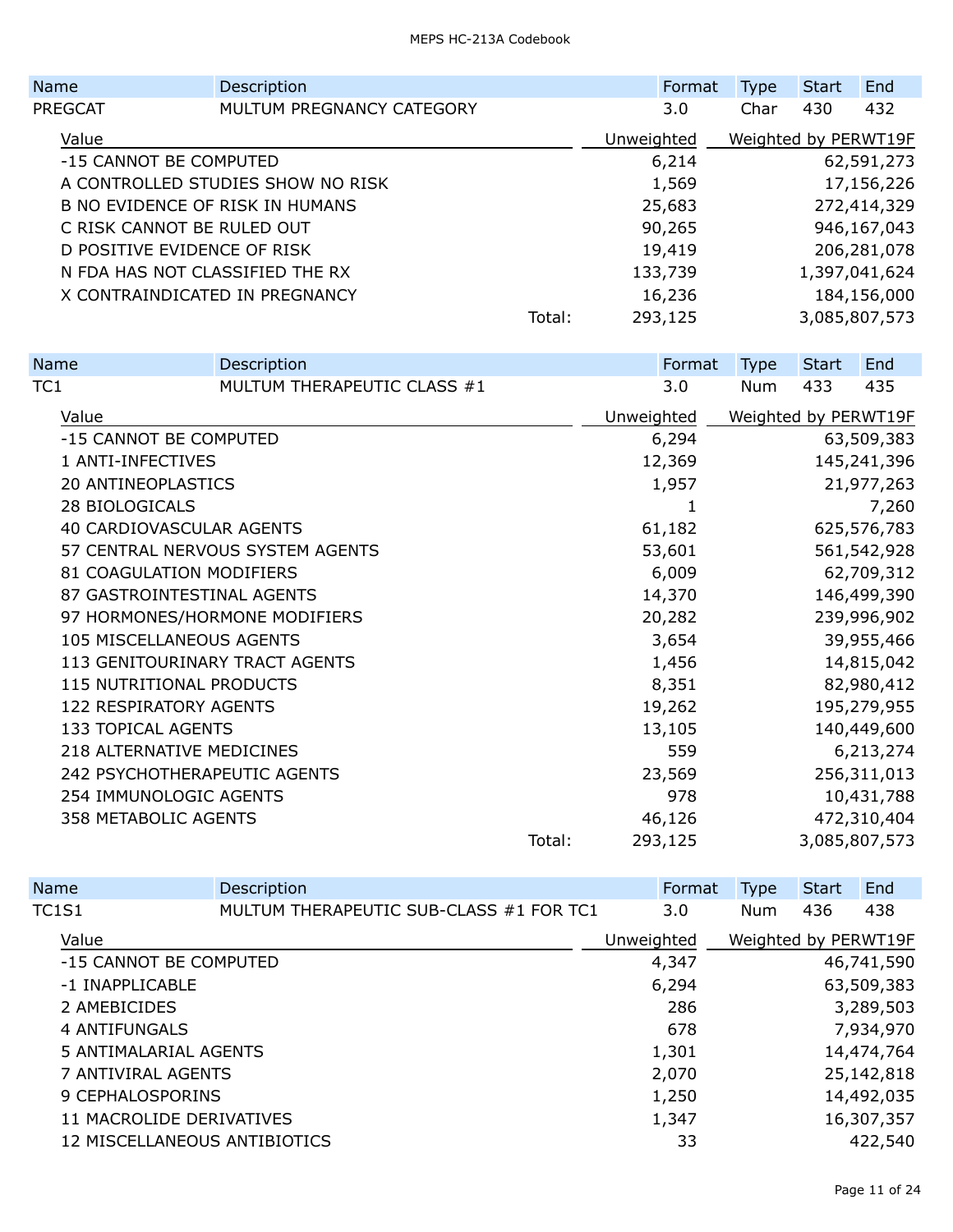| Value                                          | Unweighted   | Weighted by PERWT19F |
|------------------------------------------------|--------------|----------------------|
| 13 PENICILLINS                                 | 3,079        | 36,277,524           |
| 14 QUINOLONES                                  | 746          | 8,357,879            |
| <b>15 SULFONAMIDES</b>                         | 579          | 6,630,867            |
| <b>16 TETRACYCLINES</b>                        | 156          | 1,925,677            |
| 17 URINARY ANTI-INFECTIVES                     | 315          | 3,798,608            |
| 19 ANTIHYPERLIPIDEMIC AGENTS                   | 21,780       | 227,795,609          |
| 23 ANTIMETABOLITES                             | 561          | 6,103,552            |
| 24 ANTINEOPLASTIC HORMONES                     | 938          | 10,861,299           |
| 25 MISCELLANEOUS ANTINEOPLASTICS               | 155          | 1,729,625            |
| 34 IN VIVO DIAGNOSTIC BIOLOGICALS              | $\mathbf{1}$ | 7,260                |
| 42 ANGIOTENSIN CONVERTING ENZYME INHIBITORS    | 10,264       | 106,830,786          |
| 43 ANTIADRENERGIC AGENTS, PERIPHERALLY ACTING  | 3,131        | 32,182,359           |
| 44 ANTIADRENERGIC AGENTS, CENTRALLY ACTING     | 1,604        | 16,026,394           |
| <b>45 ANTIANGINAL AGENTS</b>                   | 1,269        | 12,343,009           |
| <b>46 ANTIARRHYTHMIC AGENTS</b>                | 3,396        | 37,678,122           |
| 47 BETA-ADRENERGIC BLOCKING AGENTS             | 11,708       | 122,092,514          |
| 48 CALCIUM CHANNEL BLOCKING AGENTS             | 8,102        | 80,319,393           |
| <b>49 DIURETICS</b>                            | 9,281        | 90,540,347           |
| 51 MISCELLANEOUS CARDIOVASCULAR AGENTS         | 178          | 1,653,793            |
| 53 VASODILATORS                                | 705          | 6,674,325            |
| 54 VASOPRESSORS                                | 144          | 1,801,352            |
| 55 ANTIHYPERTENSIVE COMBINATIONS               | 4,300        | 43,931,141           |
| 56 ANGIOTENSIN II INHIBITORS                   | 6,333        | 65,646,155           |
| 58 ANALGESICS                                  | 20,622       | 210,440,088          |
| <b>64 ANTICONVULSANTS</b>                      | 13,130       | 136,849,450          |
| 65 ANTIEMETIC/ANTIVERTIGO AGENTS               | 2,223        | 24,235,560           |
| <b>66 ANTIPARKINSON AGENTS</b>                 | 1,267        | 12,165,840           |
| 67 ANXIOLYTICS, SEDATIVES, AND HYPNOTICS       | 5,945        | 62,872,977           |
| <b>71 CNS STIMULANTS</b>                       | 5,181        | 62,003,556           |
| 73 MUSCLE RELAXANTS                            | 3,583        | 36,084,966           |
| 80 MISCELLANEOUS CENTRAL NERVOUS SYSTEM AGENTS | 361          | 3,631,970            |
| 82 ANTICOAGULANTS                              | 3,795        | 39,405,783           |
| 83 ANTIPLATELET AGENTS                         | 2,121        | 22,361,509           |
| 88 ANTACIDS                                    | 287          | 3,308,900            |
| 90 ANTIDIARRHEALS                              | 204          | 2,169,918            |
| 91 DIGESTIVE ENZYMES                           | 97           | 1,433,034            |
| 94 H2 ANTAGONISTS                              | 2,051        | 20,303,663           |
| 95 LAXATIVES                                   | 1,152        | 11,386,443           |
| 96 MISCELLANEOUS GI AGENTS                     | 319          | 3,523,686            |
| 98 ADRENAL CORTICAL STEROIDS                   | 3,156        | 33,705,368           |
| 99 ANTIDIABETIC AGENTS                         | 21,468       | 214,471,137          |
| 101 SEX HORMONES                               | 5,752        | 79,237,506           |
| 103 THYROID HORMONES                           | 9,873        | 110,408,233          |
| 104 IMMUNOSUPPRESSIVE AGENTS                   | 481          | 4,824,350            |
| 116 IRON PRODUCTS                              | 1,083        | 10,590,515           |
| 117 MINERALS AND ELECTROLYTES                  | 2,382        | 22,783,269           |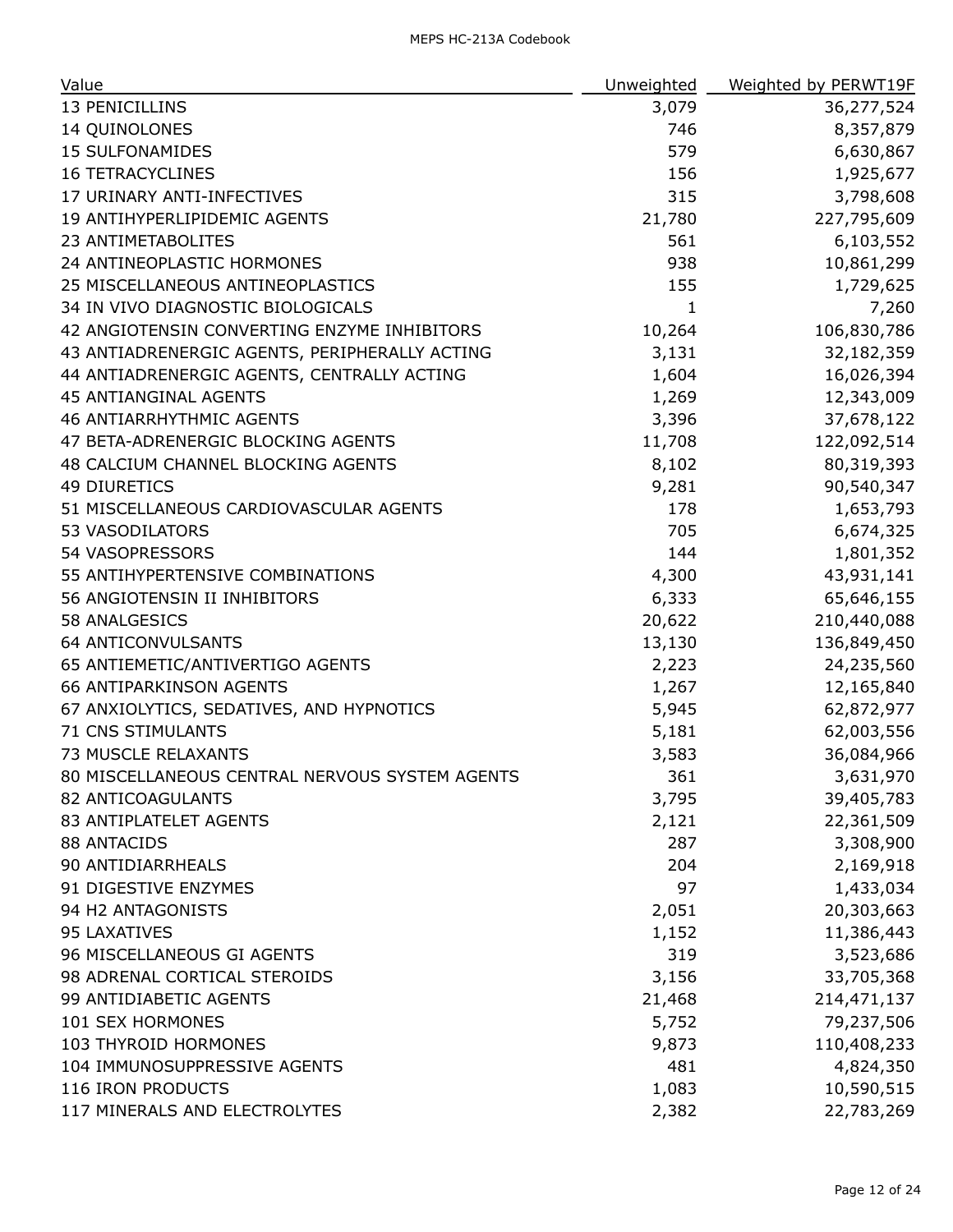| Value                                              | Unweighted | Weighted by PERWT19F |
|----------------------------------------------------|------------|----------------------|
| 119 VITAMINS                                       | 4,058      | 40,212,194           |
| 120 VITAMIN AND MINERAL COMBINATIONS               | 828        | 9,394,434            |
| 123 ANTIHISTAMINES                                 | 2,950      | 28,310,911           |
| 124 ANTITUSSIVES                                   | 580        | 6,354,435            |
| <b>125 BRONCHODILATORS</b>                         | 10,856     | 108,280,333          |
| <b>127 DECONGESTANTS</b>                           | 46         | 555,202              |
| <b>128 EXPECTORANTS</b>                            | 198        | 1,716,663            |
| 130 RESPIRATORY INHALANT PRODUCTS                  | 928        | 10,073,897           |
| 132 UPPER RESPIRATORY COMBINATIONS                 | 614        | 6,938,998            |
| 134 ANORECTAL PREPARATIONS                         | 1          | 7,740                |
| 135 ANTISEPTIC AND GERMICIDES                      | 118        | 1,360,449            |
| 136 DERMATOLOGICAL AGENTS                          | 4,617      | 51,086,729           |
| 146 MOUTH AND THROAT PRODUCTS                      | 106        | 1,341,468            |
| 147 OPHTHALMIC PREPARATIONS                        | 4,783      | 49,707,755           |
| <b>148 OTIC PREPARATIONS</b>                       | 243        | 2,848,399            |
| <b>192 ANTIRHEUMATICS</b>                          | 618        | 6,586,552            |
| 194 ANTIGOUT AGENTS                                | 1,786      | 19,222,308           |
| 219 NUTRACEUTICAL PRODUCTS                         | 440        | 5,005,702            |
| 220 HERBAL PRODUCTS                                | 103        | 1,039,348            |
| 240 LINCOMYCIN DERIVATIVES                         | 283        | 3,221,444            |
| 243 LEUKOTRIENE MODIFIERS                          | 3,014      | 32,154,359           |
| 247 NASAL PREPARATIONS                             | 2,732      | 28,210,635           |
| 249 ANTIDEPRESSANTS                                | 19,341     | 214,257,518          |
| 251 ANTIPSYCHOTICS                                 | 2,998      | 29,891,670           |
| 264 URINARY ANTISPASMODICS                         | 1,263      | 12,670,172           |
| 265 URINARY PH MODIFIERS                           | 77         | 820,521              |
| 266 MISCELLANEOUS GENITOURINARY TRACT AGENTS       | 71         | 827,965              |
| 272 PROTON PUMP INHIBITORS                         | 9,160      | 92,273,094           |
| 277 5-AMINOSALICYLATES                             | 339        | 3,741,339            |
| 288 5-ALPHA-REDUCTASE INHIBITORS                   | 872        | 8,986,898            |
| 289 ANTIHYPERURICEMIC AGENTS                       | 134        | 1,282,037            |
| 293 GLUCOSE ELEVATING AGENTS                       | 3          | 15,661               |
| 303 AGENTS FOR PULMONARY HYPERTENSION              | 438        | 4,256,307            |
| 313 CHOLINESTERASE INHIBITORS                      | 656        | 6,071,753            |
| 320 SMOKING CESSATION AGENTS                       | 2,478      | 27,559,335           |
| 355 FUNCTIONAL BOWEL DISORDER AGENTS               | 634        | 7,091,967            |
| 363 PROBIOTICS                                     | 12         | 110,468              |
| 378 DRUGS USED IN ALCOHOL DEPENDENCE               | 101        | 1,465,584            |
| <b>397 MULTIKINASE INHIBITORS</b>                  | 18         | 262,429              |
| <b>403 MTOR INHIBITORS</b>                         | 13         | 126,133              |
| 409 BONE RESORPTION INHIBITORS                     | 910        | 9,092,871            |
| 422 ANTITHYROID AGENTS                             | 194        | 2,901,301            |
| 437 IMMUNOSTIMULANTS                               | 118        | 1,387,314            |
| <b>460 PHOSPHATE BINDERS</b>                       | 63         | 555,594              |
| 482 ANGIOTENSIN RECEPTOR BLOCKERS AND NEPRILYSIN I | 198        | 2,165,813            |
| 504 ANTIMANIC AGENTS                               | 268        | 2,643,601            |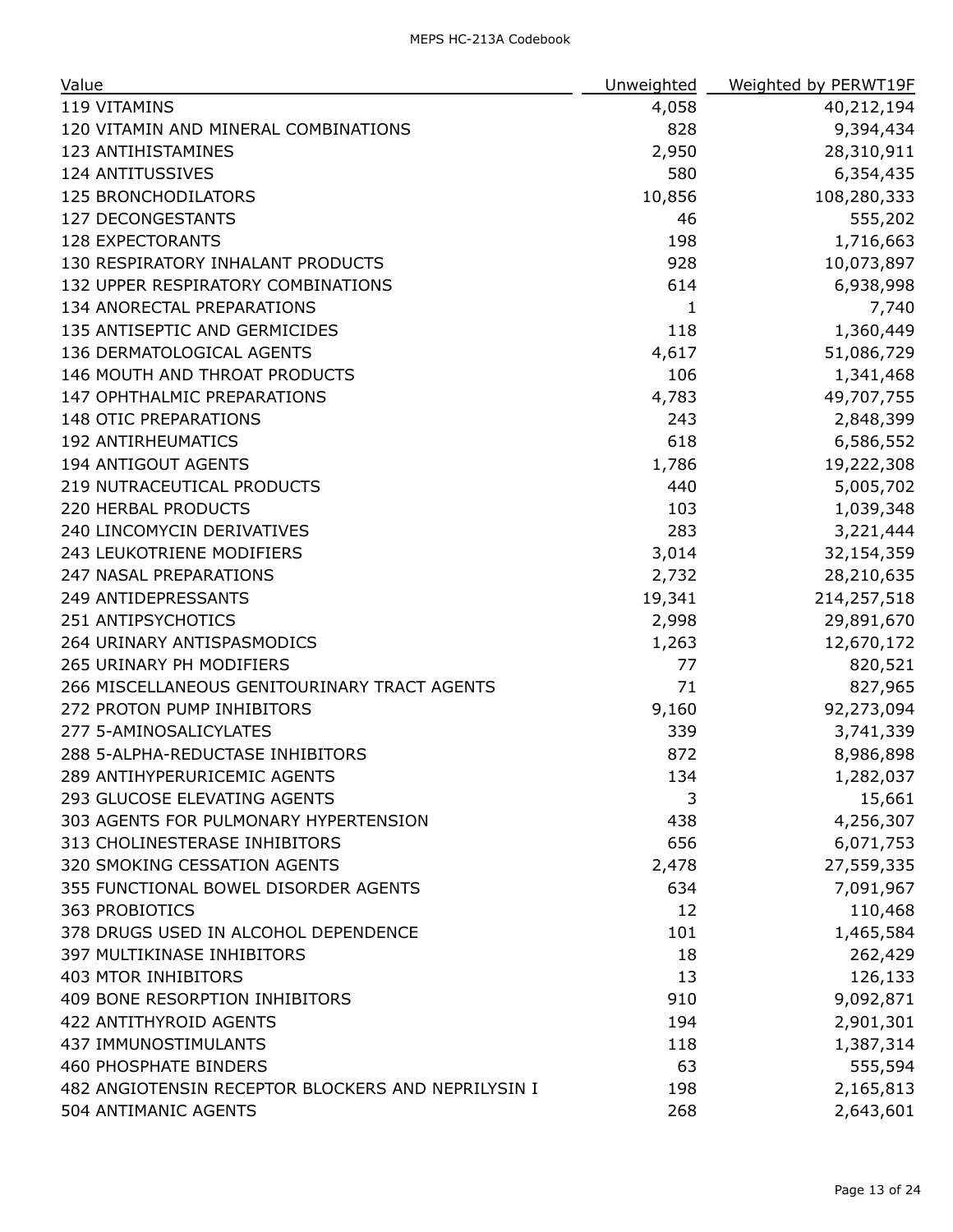| Value                     |                                                    | Unweighted |             |              | Weighted by PERWT19F |
|---------------------------|----------------------------------------------------|------------|-------------|--------------|----------------------|
|                           | Total:                                             | 293,125    |             |              | 3,085,807,573        |
| Name                      | Description                                        | Format     | <b>Type</b> | <b>Start</b> | End                  |
| TC1S1_1                   | MULTUM THERAPEUT SUB-SUB-CLASS FOR TC1S1           | 3.0        | <b>Num</b>  | 439          | 441                  |
| Value                     |                                                    | Unweighted |             |              | Weighted by PERWT19F |
|                           | -15 CANNOT BE COMPUTED                             | 2,434      |             |              | 27,643,241           |
| -1 INAPPLICABLE           |                                                    | 100,798    |             |              | 1,055,662,630        |
| <b>38 VIRAL VACCINES</b>  |                                                    | 118        |             |              | 1,387,314            |
|                           | 59 MISCELLANEOUS ANALGESICS                        | 484        |             |              | 4,483,857            |
|                           | 60 NARCOTIC ANALGESICS                             | 5,010      |             |              | 50,309,114           |
|                           | 61 NONSTEROIDAL ANTI-INFLAMMATORY AGENTS           | 6,413      |             |              | 65,626,059           |
| <b>62 SALICYLATES</b>     |                                                    | 1,897      |             |              | 18, 143, 138         |
|                           | 63 ANALGESIC COMBINATIONS                          | 215        |             |              | 2,358,693            |
| 69 BENZODIAZEPINES        |                                                    | 1,927      |             |              | 20,389,280           |
|                           | 70 MISCELLANEOUS ANXIOLYTICS, SEDATIVES AND HYPNOT | 4,018      |             |              | 42,483,697           |
|                           | 76 MISCELLANEOUS ANTIDEPRESSANTS                   | 190        |             |              | 2,195,067            |
|                           | 89 ANTICHOLINERGICS/ANTISPASMODICS                 | 418        |             |              | 4,710,167            |
| <b>102 CONTRACEPTIVES</b> |                                                    | 3,702      |             |              | 54,226,870           |
|                           | 137 TOPICAL ANTI-INFECTIVES                        | 89         |             |              | 934,087              |
| 138 TOPICAL STEROIDS      |                                                    | 1,473      |             |              | 16,750,673           |
|                           | 139 TOPICAL ANESTHETICS                            | 314        |             |              | 2,876,077            |
|                           | 141 TOPICAL STEROIDS WITH ANTI-INFECTIVES          | 104        |             |              | 1,203,493            |
|                           | 143 TOPICAL ACNE AGENTS                            | 567        |             |              | 6,725,378            |
|                           | 144 TOPICAL ANTIPSORIATICS                         | 33         |             |              | 349,102              |
| 154 LOOP DIURETICS        |                                                    | 3,490      |             |              | 32,459,837           |
|                           | 155 POTASSIUM-SPARING DIURETICS                    | 1,127      |             |              | 11,432,028           |
| 156 THIAZIDE DIURETICS    |                                                    | 4,580      |             |              | 45,576,117           |
|                           | 157 CARBONIC ANHYDRASE INHIBITORS                  | 42         |             |              | 633,289              |
|                           | 159 FIRST GENERATION CEPHALOSPORINS                | 814        |             |              | 9,246,463            |
|                           | 160 SECOND GENERATION CEPHALOSPORINS               | 96         |             |              | 1,084,545            |
|                           | 161 THIRD GENERATION CEPHALOSPORINS                | 340        |             |              | 4,161,026            |
|                           | 163 OPHTHALMIC ANTI-INFECTIVES                     | 611        |             |              | 6,697,517            |
|                           | 164 OPHTHALMIC GLAUCOMA AGENTS                     | 2,556      |             |              | 25,065,303           |
|                           | <b>165 OPHTHALMIC STEROIDS</b>                     | 465        |             |              | 4,978,385            |
|                           | 166 OPHTHALMIC STEROIDS WITH ANTI-INFECTIVES       | 210        |             |              | 2,604,970            |
|                           | 167 OPHTHALMIC ANTI-INFLAMMATORY AGENTS            | 440        |             |              | 4,975,186            |
|                           | 168 OPHTHALMIC LUBRICANTS AND IRRIGATIONS          | 214        |             |              | 2,321,992            |
|                           | 170 OTIC ANTI-INFECTIVES                           | 70         |             |              | 869,165              |
|                           | 171 OTIC STEROIDS WITH ANTI-INFECTIVES             | 170        |             |              | 1,938,221            |
|                           | 173 HMG-COA REDUCTASE INHIBITORS                   | 19,800     |             |              | 205,652,223          |
|                           | 174 MISCELLANEOUS ANTIHYPERLIPIDEMIC AGENTS        | 81         |             |              | 1,113,761            |
|                           | 178 SKELETAL MUSCLE RELAXANTS                      | 3,583      |             |              | 36,084,966           |
|                           | 180 ADRENERGIC BRONCHODILATORS                     | 6,302      |             |              | 61,828,666           |
|                           | 181 BRONCHODILATOR COMBINATIONS                    | 3,715      |             |              | 38,233,909           |
|                           | 182 ANDROGENS AND ANABOLIC STEROIDS                | 430        |             |              | 5,339,786            |
| <b>183 ESTROGENS</b>      |                                                    | 1,248      |             |              | 14,751,202           |
| 185 PROGESTINS            |                                                    | 232        |             |              | 3,070,724            |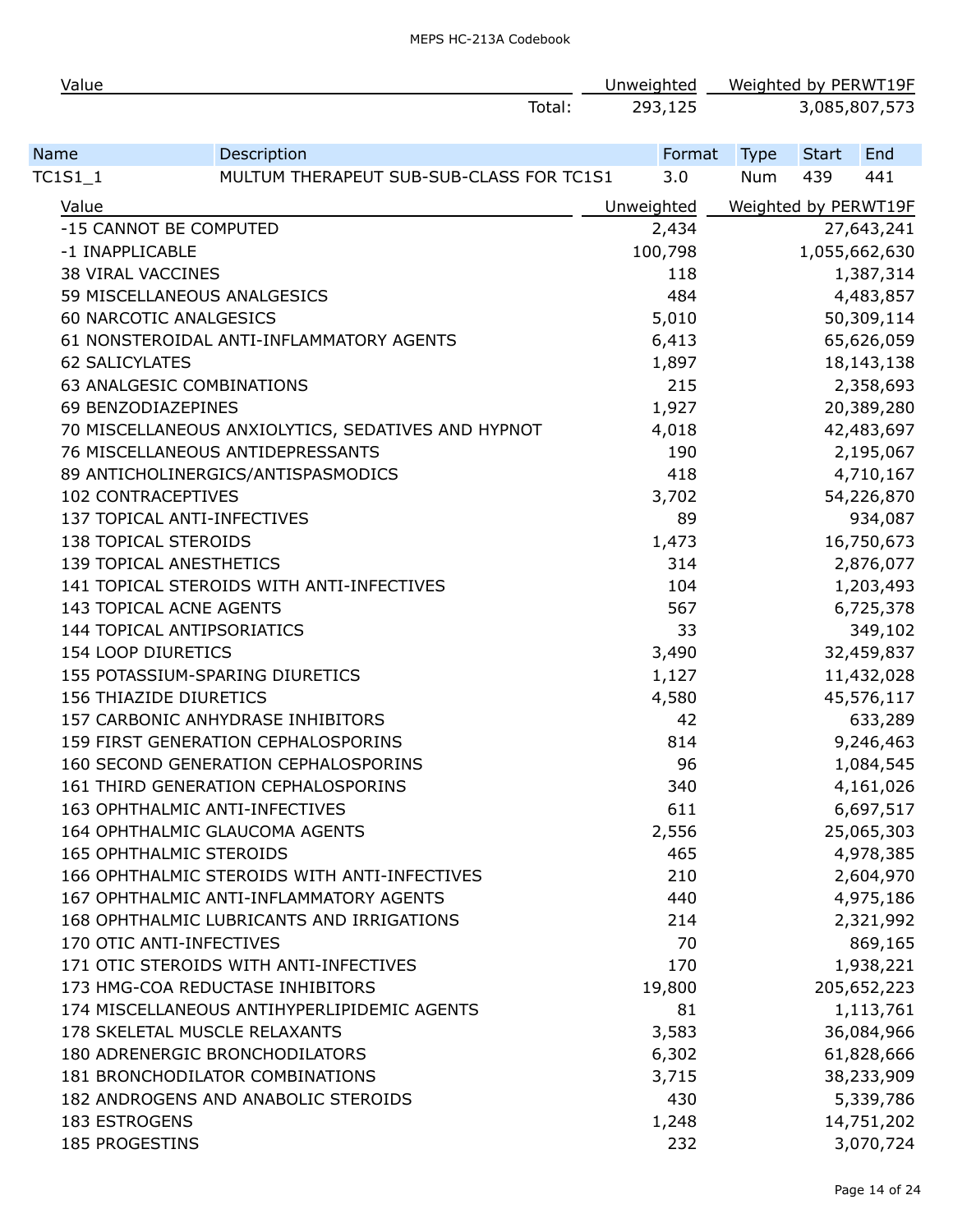| Value                                           | Unweighted | Weighted by PERWT19F |
|-------------------------------------------------|------------|----------------------|
| 191 NARCOTIC ANALGESIC COMBINATIONS             | 4,797      | 48,177,331           |
| 193 ANTIMIGRAINE AGENTS                         | 1,056      | 12,569,048           |
| 195 5HT3 RECEPTOR ANTAGONISTS                   | 1,025      | 11,856,066           |
| 196 PHENOTHIAZINE ANTIEMETICS                   | 440        | 5,223,773            |
| 197 ANTICHOLINERGIC ANTIEMETICS                 | 632        | 5,950,587            |
| 198 MISCELLANEOUS ANTIEMETICS                   | 97         | 878,287              |
| 201 BARBITURATE ANTICONVULSANTS                 | 157        | 1,316,102            |
| 203 BENZODIAZEPINE ANTICONVULSANTS              | 2,943      | 32,449,291           |
| 205 ANTICHOLINERGIC ANTIPARKINSON AGENTS        | 293        | 2,238,056            |
| 208 SSRI ANTIDEPRESSANTS                        | 10,874     | 123,109,651          |
| 209 TRICYCLIC ANTIDEPRESSANTS                   | 1,175      | 13,418,185           |
| 211 PLATELET AGGREGATION INHIBITORS             | 2,121      | 22,361,509           |
| 213 SULFONYLUREAS                               | 2,694      | 26,672,183           |
| 214 BIGUANIDES                                  | 8,553      | 85,739,443           |
| 215 INSULIN                                     | 5,808      | 56,237,258           |
| 217 BISPHOSPHONATES                             | 851        | 8,449,569            |
| 224 AMINOPENICILLINS                            | 2,227      | 25,900,094           |
| 225 BETA-LACTAMASE INHIBITORS                   | 687        | 8,372,245            |
| 226 NATURAL PENICILLINS                         | 165        | 2,005,185            |
| 229 PURINE NUCLEOSIDES                          | 825        | 10,176,579           |
| 235 POLYENES                                    | 78         | 897,810              |
| 236 AZOLE ANTIFUNGALS                           | 476        | 5,595,333            |
| 237 MISCELLANEOUS ANTIFUNGALS                   | 124        | 1,441,828            |
| 238 ANTIMALARIAL QUINOLINES                     | 489        | 5,440,845            |
| 239 MISCELLANEOUS ANTIMALARIALS                 | 796        | 8,809,375            |
| 241 FIBRIC ACID DERIVATIVES                     | 1,009      | 11,337,890           |
| 244 NASAL LUBRICANTS AND IRRIGATIONS            | 65         | 520,150              |
| 245 NASAL STEROIDS                              | 2,292      | 23,310,724           |
| 246 NASAL ANTIHISTAMINES AND DECONGESTANTS      | 375        | 4,379,761            |
| 248 TOPICAL EMOLLIENTS                          | 148        | 1,424,106            |
| 252 BILE ACID SEQUESTRANTS                      | 139        | 1,284,697            |
| 261 HEPARINS                                    | 89         | 758,377              |
| 262 COUMARINS AND INDANDIONES                   | 1,414      | 14,632,370           |
| 267 OPHTHALMIC ANTIHISTAMINES AND DECONGESTANTS | 265        | 2,882,416            |
| 271 THIAZOLIDINEDIONES                          | 384        | 3,241,839            |
| 274 CARDIOSELECTIVE BETA BLOCKERS               | 9,142      | 97,807,746           |
| 275 NON-CARDIOSELECTIVE BETA BLOCKERS           | 2,566      | 24,284,769           |
| 276 DOPAMINERGIC ANTIPARKINSONISM AGENTS        | 974        | 9,927,784            |
| 278 COX-2 INHIBITORS                            | 593        | 6,595,237            |
| 281 NEURAMINIDASE INHIBITORS                    | 423        | 5,214,926            |
| 283 THROMBIN INHIBITORS                         | 102        | 1,172,741            |
| 285 FACTOR XA INHIBITORS                        | 2,190      | 22,842,294           |
| 290 TOPICAL ANTIBIOTICS                         | 416        | 4,679,782            |
| 292 TOPICAL ANTIFUNGALS                         | 705        | 7,958,967            |
| 296 INHALED CORTICOSTEROIDS                     | 928        | 10,073,897           |
| 299 ANTICHOLINERGIC BRONCHODILATORS             | 814        | 7,950,022            |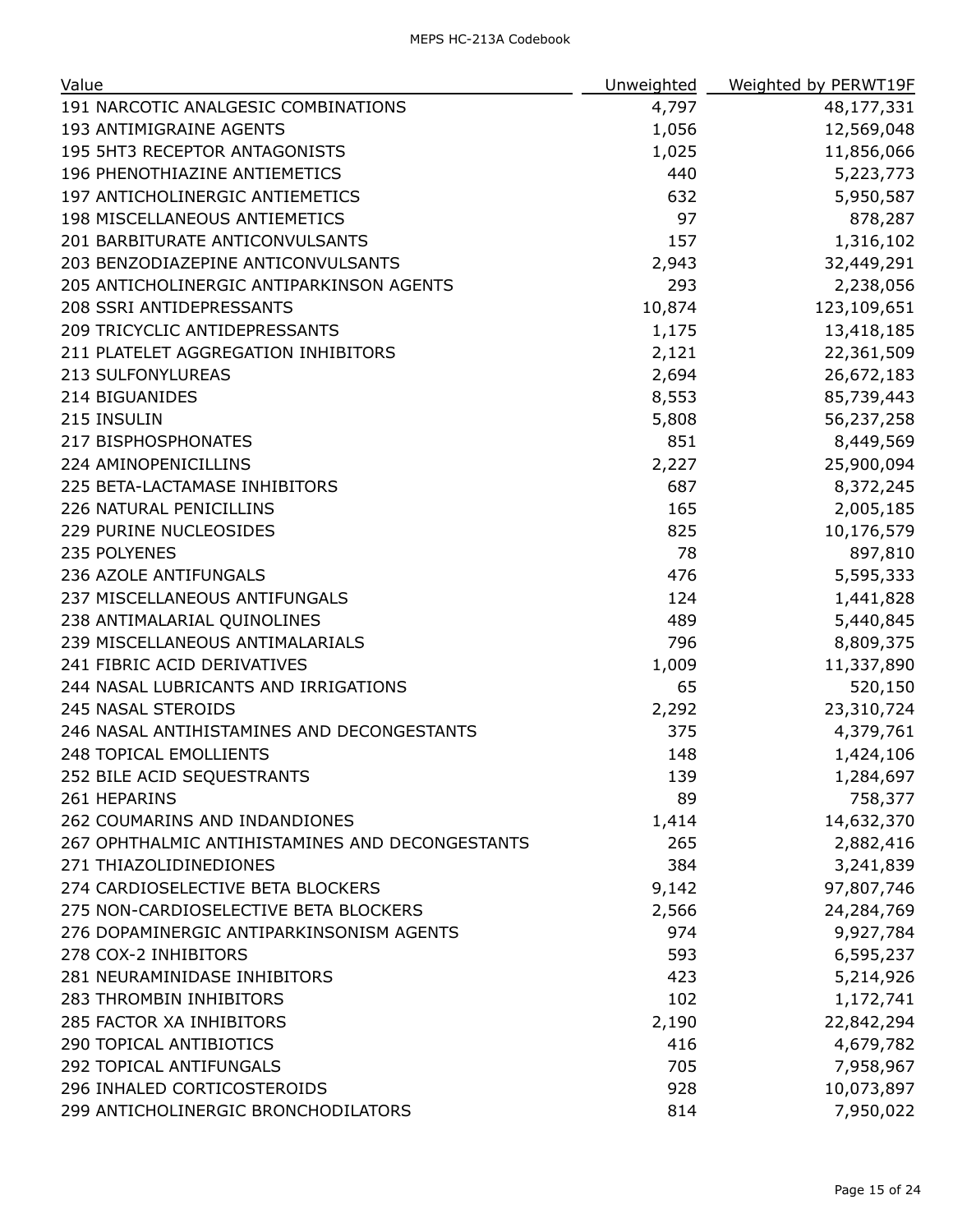| Value                                              | Unweighted        | Weighted by PERWT19F |
|----------------------------------------------------|-------------------|----------------------|
| 301 GLUCOCORTICOIDS                                | 3,091             | 33,067,188           |
| <b>304 MACROLIDES</b>                              | 1,347             | 16,307,357           |
| 306 PHENYLPIPERAZINE ANTIDEPRESSANTS               | 2,421             | 23,934,214           |
| 307 TETRACYCLIC ANTIDEPRESSANTS                    | 585               | 6,332,489            |
| 308 SSNRI ANTIDEPRESSANTS                          | 4,096             | 45,267,912           |
| 311 DIBENZAZEPINE ANTICONVULSANTS                  | 654               | 6,660,889            |
| 314 ANTIDIABETIC COMBINATIONS                      | 833               | 9,161,469            |
| 316 CHOLESTEROL ABSORPTION INHIBITORS              | 565               | 6,221,675            |
| 327 ANTIVIRAL COMBINATIONS                         | 138               | 1,792,574            |
| 341 ATYPICAL ANTIPSYCHOTICS                        | 2,942             | 29,450,301           |
| 345 FATTY ACID DERIVATIVE ANTICONVULSANTS          | 501               | 5,824,937            |
| 347 GAMMA-AMINOBUTYRIC ACID ANALOGS                | 5,809             | 56,774,695           |
| 348 TRIAZINE ANTICONVULSANTS                       | 953               | 10,690,318           |
| 350 PYRROLIDINE ANTICONVULSANTS                    | 622               | 7,560,851            |
| 351 CARBONIC ANHYDRASE INHIBITOR ANTICONVULSANTS   | 1,211             | 12,359,343           |
| 371 DIPEPTIDYL PEPTIDASE 4 INHIBITORS              | 1,175             | 12,296,614           |
| 373 INCRETIN MIMETICS                              | 1,258             | 12,843,855           |
| 380 TOPICAL DEBRIDING AGENTS                       | 5                 | 39,409               |
| 381 TOPICAL DEPIGMENTING AGENTS                    | 31                | 329,796              |
| 385 GROUP I ANTIARRHYTHMICS                        | 452               | 4,586,529            |
| 386 GROUP II ANTIARRHYTHMICS                       | 761               | 9,368,935            |
| 387 GROUP III ANTIARRHYTHMICS                      | 582               | 5,916,650            |
| 388 GROUP IV ANTIARRHYTHMICS                       | 1,340             | 15,198,235           |
| 389 GROUP V ANTIARRHYTHMICS                        | 261               | 2,607,773            |
| 394 TOPICAL ASTRINGENTS                            | 1                 | 25,942               |
| 395 TOPICAL KERATOLYTICS                           | 1                 | 7,070                |
| 441 CALCINEURIN INHIBITORS                         | 132               | 1,124,329            |
| 444 SELECTIVE IMMUNOSUPPRESSANTS                   | 349               | 3,700,020            |
| 448 TOPICAL NON-STEROIDAL ANTI-INFLAMMATORIES      | 482               | 5,073,272            |
| 450 TOPICAL ANTINEOPLASTICS                        | 54                | 642,442              |
| 453 TOPICAL RUBEFACIENT                            | 37                | 352,570              |
| 455 GUANYLATE CYCLASE-C AGONISTS                   | 147               | 1,399,269            |
| 458 SGLT-2 INHIBITORS                              | 658               | 7,050,828            |
| 461 TOPICAL ANTI-ROSACEA AGENTS                    | 126               | 1,421,983            |
| 467 ACE INHIBITORS WITH THIAZIDES                  | 1,608             | 16,910,454           |
| 470 MISCELLANEOUS ANTIHYPERTENSIVE COMBINATIONS    | 5                 | 45,733               |
| 472 BETA BLOCKERS WITH THIAZIDES                   | 224               | 2,419,608            |
| 473 ANGIOTENSIN II INHIBITORS WITH THIAZIDES       | 1,446             | 14,405,603           |
| 475 POTASSIUM SPARING DIURETICS WITH THIAZIDES     | 580               | 5,981,062            |
| 476 ACE INHIBITORS WITH CALCIUM CHANNEL BLOCKING A | 249               | 2,332,425            |
| 502 CGRP INHIBITORS                                | 157               | 2,177,611            |
|                                                    | Total:<br>293,125 | 3,085,807,573        |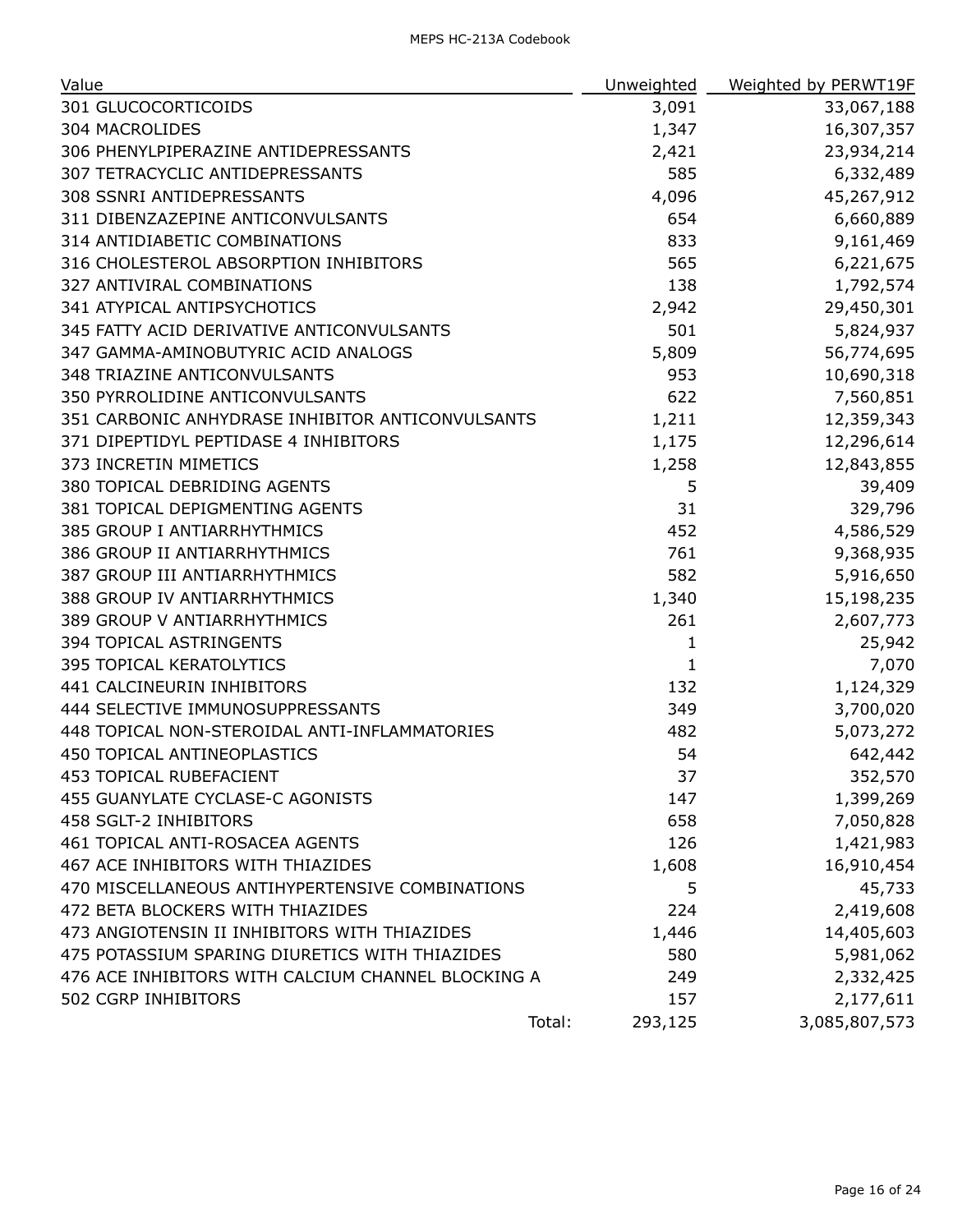|                            | Name                            | Description                                |        | Format              | <b>Type</b> | <b>Start</b> | End                  |
|----------------------------|---------------------------------|--------------------------------------------|--------|---------------------|-------------|--------------|----------------------|
|                            | TC1S1 2                         | MULTUM THERAPEUT SUB-SUB-CLASS FOR TC1S1   |        | 3.0                 | <b>Num</b>  | 442          | 444                  |
|                            | Value                           |                                            |        | Unweighted          |             |              | Weighted by PERWT19F |
|                            | -1 INAPPLICABLE                 |                                            |        | 291,582             |             |              | 3,062,795,528        |
|                            | <b>62 SALICYLATES</b>           |                                            |        | 14                  |             |              | 116,623              |
| 144 TOPICAL ANTIPSORIATICS |                                 |                                            |        | 2                   |             |              | 21,448               |
| <b>185 PROGESTINS</b>      |                                 |                                            |        | 363                 | 4,777,936   |              |                      |
|                            | 186 SEX HORMONE COMBINATIONS    |                                            |        | 16,505,643<br>1,026 |             |              |                      |
|                            |                                 | 246 NASAL ANTIHISTAMINES AND DECONGESTANTS |        | 60                  |             |              | 794,966              |
|                            | 290 TOPICAL ANTIBIOTICS         |                                            |        | 12                  |             |              | 102,772              |
|                            | <b>395 TOPICAL KERATOLYTICS</b> |                                            |        | 13                  |             |              | 121,128              |
|                            | 450 TOPICAL ANTINEOPLASTICS     |                                            |        | 35                  |             |              | 361,964              |
|                            | 461 TOPICAL ANTI-ROSACEA AGENTS |                                            |        | 18                  |             |              | 209,565              |
|                            |                                 |                                            | Total: | 293,125             |             |              | 3,085,807,573        |
|                            |                                 |                                            |        |                     |             |              |                      |

| <b>Name</b>  | Description                              |                                         |        | Format     | <b>Type</b> | <b>Start</b>         | End           |
|--------------|------------------------------------------|-----------------------------------------|--------|------------|-------------|----------------------|---------------|
| <b>TC1S2</b> |                                          | MULTUM THERAPEUTIC SUB-CLASS #2 FOR TC1 |        | 3.0        | <b>Num</b>  | 445                  | 447           |
| Value        |                                          |                                         |        | Unweighted |             | Weighted by PERWT19F |               |
|              | -1 INAPPLICABLE                          |                                         |        | 282,292    |             |                      | 2,965,661,065 |
|              | 12 MISCELLANEOUS ANTIBIOTICS             |                                         |        | 286        |             |                      | 3,289,503     |
|              | <b>16 TETRACYCLINES</b>                  |                                         |        | 796        |             |                      | 8,809,375     |
|              | 47 BETA-ADRENERGIC BLOCKING AGENTS       |                                         |        | 910        |             |                      | 10,975,779    |
|              | 48 CALCIUM CHANNEL BLOCKING AGENTS       |                                         |        | 1,340      |             |                      | 15,198,235    |
|              | 50 INOTROPIC AGENTS                      |                                         |        | 261        |             |                      | 2,607,773     |
|              | 53 VASODILATORS                          |                                         |        | 350        |             |                      | 3,165,205     |
|              | 65 ANTIEMETIC/ANTIVERTIGO AGENTS         |                                         |        | 1,014      |             |                      | 10,875,212    |
|              | <b>66 ANTIPARKINSON AGENTS</b>           |                                         |        | 142        |             |                      | 1,433,911     |
|              | 67 ANXIOLYTICS, SEDATIVES, AND HYPNOTICS |                                         |        | 1,891      |             |                      | 21,289,702    |
|              | 120 VITAMIN AND MINERAL COMBINATIONS     |                                         |        | 262        |             |                      | 3,185,222     |
|              | 136 DERMATOLOGICAL AGENTS                |                                         |        |            | 1           |                      | 7,740         |
|              | 146 MOUTH AND THROAT PRODUCTS            |                                         |        | 111        |             |                      | 1,295,646     |
|              | 151 VAGINAL PREPARATIONS                 |                                         |        | 461        |             |                      | 5,081,345     |
|              | <b>253 ANOREXIANTS</b>                   |                                         |        | 286        |             |                      | 3,842,226     |
|              | 289 ANTIHYPERURICEMIC AGENTS             |                                         |        | 1,462      |             |                      | 15,900,789    |
|              | 340 ALDOSTERONE RECEPTOR ANTAGONISTS     |                                         |        | 1,127      |             |                      | 11,432,028    |
|              | 433 CATECHOLAMINES                       |                                         |        | 133        |             |                      | 1,756,817     |
|              |                                          |                                         | Total: | 293,125    |             |                      | 3,085,807,573 |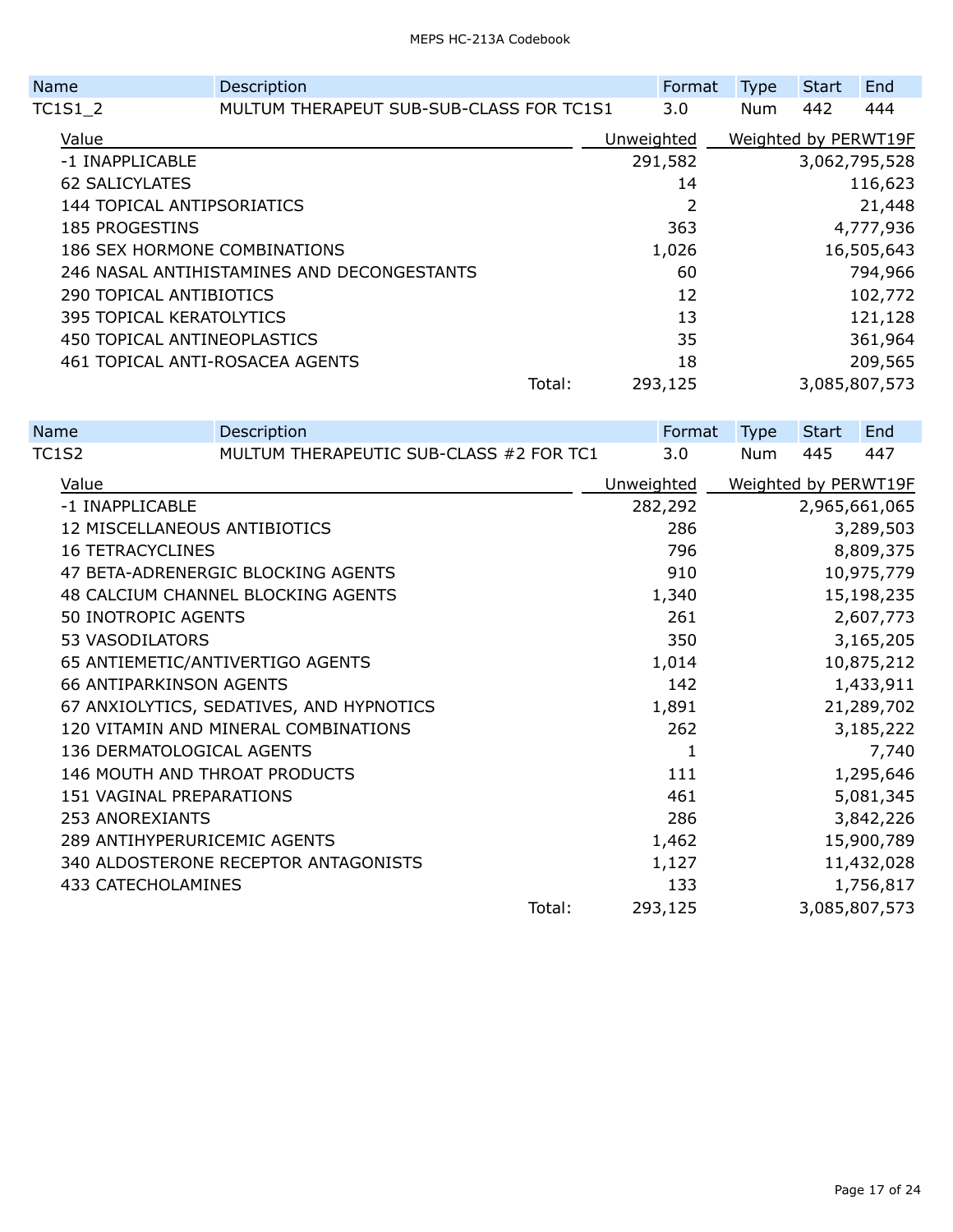| Name                          | Description                              |        |            | Format  | <b>Type</b>          | <b>Start</b> | End           |
|-------------------------------|------------------------------------------|--------|------------|---------|----------------------|--------------|---------------|
| TC1S2 1                       | MULTUM THERAPEUT SUB-SUB-CLASS FOR TC1S2 |        |            | 3.0     | <b>Num</b>           | 448          | 450           |
| Value                         |                                          |        | Unweighted |         | Weighted by PERWT19F |              |               |
| -1 INAPPLICABLE               |                                          |        |            | 288,706 |                      |              | 3,036,143,883 |
| 69 BENZODIAZEPINES            |                                          |        | 1,891      |         |                      |              | 21,289,702    |
| 137 TOPICAL ANTI-INFECTIVES   |                                          |        |            |         |                      |              | 7,740         |
| 198 MISCELLANEOUS ANTIEMETICS |                                          |        |            | 1,014   |                      |              | 10,875,212    |
|                               | 205 ANTICHOLINERGIC ANTIPARKINSON AGENTS |        |            | 142     |                      |              | 1,433,911     |
| 268 VAGINAL ANTI-INFECTIVES   |                                          |        |            | 461     |                      |              | 5,081,345     |
|                               | 275 NON-CARDIOSELECTIVE BETA BLOCKERS    |        | 910        |         |                      |              | 10,975,779    |
|                               |                                          | Total: |            | 293,125 |                      |              | 3,085,807,573 |
|                               |                                          |        |            |         |                      |              |               |

| <b>Name</b>                              |                 | Description                             |        | Format     | <b>Type</b>          | <b>Start</b> | End           |
|------------------------------------------|-----------------|-----------------------------------------|--------|------------|----------------------|--------------|---------------|
| <b>TC1S3</b>                             |                 | MULTUM THERAPEUTIC SUB-CLASS #3 FOR TC1 |        | 2.0        | Num                  | 451          | 452           |
|                                          | Value           |                                         |        | Unweighted | Weighted by PERWT19F |              |               |
|                                          | -1 INAPPLICABLE |                                         |        | 291,969    |                      |              | 3,073,498,449 |
| 67 ANXIOLYTICS, SEDATIVES, AND HYPNOTICS |                 |                                         | 1,156  |            |                      | 12,309,124   |               |
|                                          |                 |                                         | Total: | 293,125    |                      |              | 3,085,807,573 |

| Name                                               | Description                              |            | Format  | <b>Type</b>          | Start         | End        |
|----------------------------------------------------|------------------------------------------|------------|---------|----------------------|---------------|------------|
| <b>TC1S3 1</b>                                     | MULTUM THERAPEUT SUB-SUB-CLASS FOR TC1S3 |            | 2.0     | <b>Num</b>           | 453           | 454        |
| Value                                              |                                          | Unweighted |         | Weighted by PERWT19F |               |            |
| -1 INAPPLICABLE                                    |                                          |            | 291,969 |                      | 3,073,498,449 |            |
| 69 BENZODIAZEPINES                                 |                                          |            | 1,014   |                      |               | 10,875,212 |
| 70 MISCELLANEOUS ANXIOLYTICS, SEDATIVES AND HYPNOT |                                          |            | 142     |                      |               | 1,433,911  |
|                                                    | Total:                                   |            | 293,125 |                      | 3,085,807,573 |            |

| Name                   |                                 | Description                      |        | Format     |  | <b>Type</b>   | <b>Start</b> | End                  |
|------------------------|---------------------------------|----------------------------------|--------|------------|--|---------------|--------------|----------------------|
| TC2                    |                                 | MULTUM THERAPEUTIC CLASS #2      |        | 3.0        |  | <b>Num</b>    | 455          | 457                  |
| Value                  |                                 |                                  |        | Unweighted |  |               |              | Weighted by PERWT19F |
|                        | -1 INAPPLICABLE                 |                                  |        | 281,972    |  | 2,967,174,713 |              |                      |
|                        |                                 | 57 CENTRAL NERVOUS SYSTEM AGENTS |        | 164        |  | 1,536,390     |              |                      |
|                        | 81 COAGULATION MODIFIERS        |                                  | 1,991  |            |  |               | 18,992,436   |                      |
|                        | 87 GASTROINTESTINAL AGENTS      |                                  | 97     |            |  |               | 878,287      |                      |
|                        |                                 | 97 HORMONES/HORMONE MODIFIERS    |        | 877        |  |               |              | 10,149,299           |
|                        | 105 MISCELLANEOUS AGENTS        |                                  |        | 1,386      |  |               |              | 15,636,250           |
|                        | 113 GENITOURINARY TRACT AGENTS  |                                  |        | 523        |  |               |              | 5,145,744            |
|                        | <b>115 NUTRITIONAL PRODUCTS</b> |                                  |        | 234        |  |               |              | 2,671,866            |
|                        | <b>122 RESPIRATORY AGENTS</b>   |                                  |        | 1,952      |  |               |              | 19,984,058           |
|                        | <b>133 TOPICAL AGENTS</b>       |                                  |        | 328        |  |               |              | 3,448,924            |
|                        | 218 ALTERNATIVE MEDICINES       |                                  |        | 288        |  |               |              | 2,930,712            |
|                        | 242 PSYCHOTHERAPEUTIC AGENTS    |                                  |        | 2,610      |  |               |              | 29,587,664           |
| 254 IMMUNOLOGIC AGENTS |                                 |                                  |        | 618        |  |               |              | 6,586,552            |
| 358 METABOLIC AGENTS   |                                 |                                  |        | 85         |  |               |              | 1,084,677            |
|                        |                                 |                                  | Total: | 293,125    |  |               |              | 3,085,807,573        |
|                        |                                 |                                  |        |            |  |               |              |                      |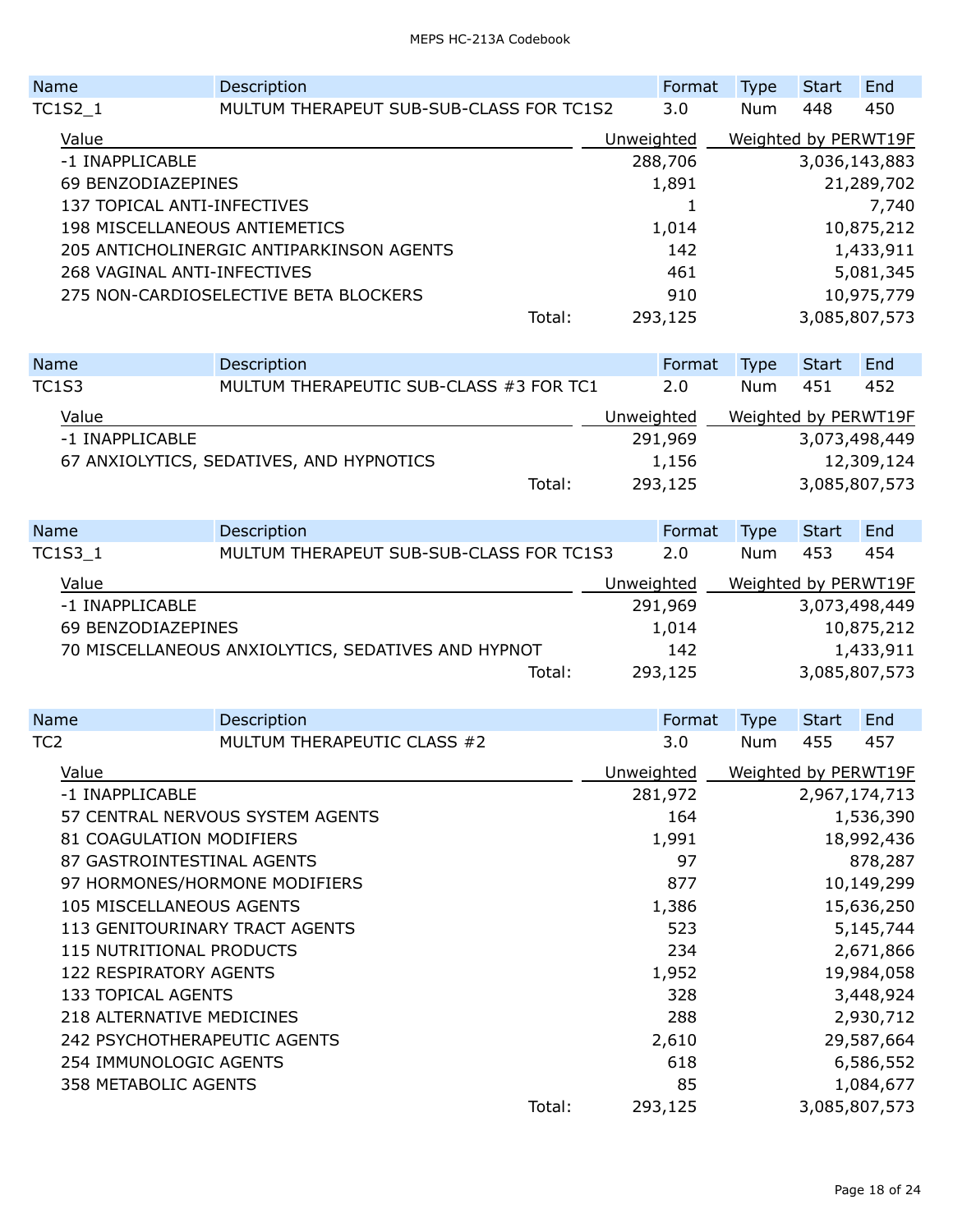| Name                            | Description                                |        | Format     | <b>Type</b> | <b>Start</b> | End                  |
|---------------------------------|--------------------------------------------|--------|------------|-------------|--------------|----------------------|
| <b>TC2S1</b>                    | MULTUM THERAPEUTIC SUB-CLASS #1 FOR TC2    |        | 3.0        | <b>Num</b>  | 458          | 460                  |
| Value                           |                                            |        | Unweighted |             |              | Weighted by PERWT19F |
| -1 INAPPLICABLE                 |                                            |        | 281,972    |             |              | 2,967,174,713        |
| 19 ANTIHYPERLIPIDEMIC AGENTS    |                                            |        | 85         |             |              | 1,084,677            |
| <b>64 ANTICONVULSANTS</b>       |                                            |        | 164        |             |              | 1,536,390            |
| 83 ANTIPLATELET AGENTS          |                                            |        | 1,991      |             |              | 18,992,436           |
| 93 GI STIMULANTS                |                                            |        | 97         |             |              | 878,287              |
| 101 SEX HORMONES                |                                            |        | 128        |             |              | 1,661,972            |
| 104 IMMUNOSUPPRESSIVE AGENTS    |                                            |        | 618        |             |              | 6,586,552            |
| <b>106 ANTIDOTES</b>            |                                            |        | 101        |             |              | 1,465,584            |
|                                 | 110 MISCELLANEOUS UNCATEGORIZED AGENTS     |        | 95         |             |              | 1,160,368            |
| 117 MINERALS AND ELECTROLYTES   |                                            |        | 234        |             |              | 2,671,866            |
| 123 ANTIHISTAMINES              |                                            |        | 1,466      |             |              | 14,724,614           |
| <b>125 BRONCHODILATORS</b>      |                                            |        | 133        |             |              | 1,756,817            |
| <b>127 DECONGESTANTS</b>        |                                            |        | 11         |             |              | 44,535               |
|                                 | 129 MISCELLANEOUS RESPIRATORY AGENTS       |        | 58         |             |              | 708,147              |
|                                 | 130 RESPIRATORY INHALANT PRODUCTS          |        | 284        |             |              | 2,749,946            |
|                                 | 146 MOUTH AND THROAT PRODUCTS              |        | 78         |             |              | 897,810              |
| 151 VAGINAL PREPARATIONS        |                                            |        | 250        |             |              | 2,551,114            |
| <b>192 ANTIRHEUMATICS</b>       |                                            |        | 1,190      |             |              | 13,010,298           |
| 219 NUTRACEUTICAL PRODUCTS      |                                            |        | 231        |             |              | 2,402,260            |
| 249 ANTIDEPRESSANTS             |                                            |        | 2,463      |             |              | 27,756,329           |
| 251 ANTIPSYCHOTICS              |                                            |        | 147        |             |              | 1,831,334            |
| <b>263 IMPOTENCE AGENTS</b>     |                                            |        | 438        |             |              | 4,256,307            |
| 265 URINARY PH MODIFIERS        |                                            |        | 85         |             |              | 889,436              |
| 363 PROBIOTICS                  |                                            |        | 57         |             |              | 528,452              |
|                                 | 417 SELECTIVE ESTROGEN RECEPTOR MODULATORS |        | 321        |             |              | 3,167,088            |
| <b>423 AROMATASE INHIBITORS</b> |                                            |        | 428        |             |              | 5,320,239            |
|                                 |                                            | Total: | 293,125    |             |              | 3,085,807,573        |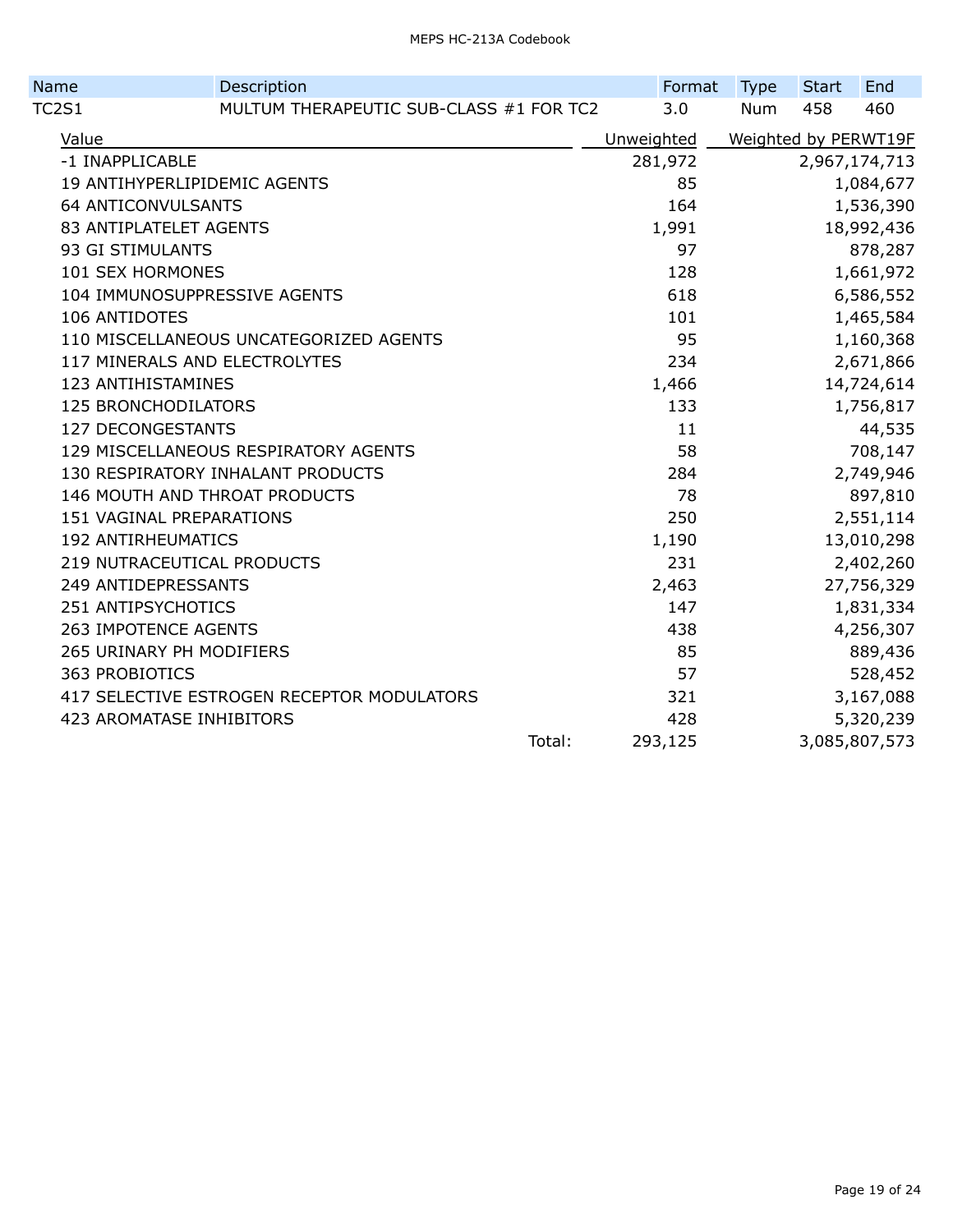| <b>Name</b>                      |                                      | Description                                 |        |            | Format | <b>Type</b>          | <b>Start</b> | End           |  |
|----------------------------------|--------------------------------------|---------------------------------------------|--------|------------|--------|----------------------|--------------|---------------|--|
|                                  | TC2S1 1                              | MULTUM THERAPEUT SUB-SUB-CLASS FOR TC2S1    |        |            | 3.0    | <b>Num</b>           | 461          | 463           |  |
|                                  | Value                                |                                             |        | Unweighted |        | Weighted by PERWT19F |              |               |  |
|                                  | -1 INAPPLICABLE                      |                                             |        | 286,862    |        |                      |              | 3,019,300,005 |  |
|                                  | 76 MISCELLANEOUS ANTIDEPRESSANTS     |                                             |        | 2,275      |        |                      | 25,722,873   |               |  |
|                                  | <b>102 CONTRACEPTIVES</b>            |                                             |        |            | 128    |                      |              | 1,661,972     |  |
|                                  |                                      | 174 MISCELLANEOUS ANTIHYPERLIPIDEMIC AGENTS |        |            | 85     |                      |              | 1,084,677     |  |
|                                  |                                      | 180 ADRENERGIC BRONCHODILATORS              |        |            | 133    |                      |              | 1,756,817     |  |
|                                  | <b>199 HYDANTOIN ANTICONVULSANTS</b> |                                             |        |            | 164    |                      |              | 1,536,390     |  |
|                                  | 209 TRICYCLIC ANTIDEPRESSANTS        |                                             |        |            | 188    |                      |              | 2,033,456     |  |
|                                  |                                      | 210 PHENOTHIAZINE ANTIPSYCHOTICS            |        | 147        |        |                      | 1,831,334    |               |  |
|                                  |                                      | 211 PLATELET AGGREGATION INHIBITORS         |        |            | 1,991  |                      |              | 18,992,436    |  |
|                                  |                                      | 269 MISCELLANEOUS VAGINAL AGENTS            |        |            | 250    |                      |              | 2,551,114     |  |
|                                  | 296 INHALED CORTICOSTEROIDS          |                                             |        |            | 284    |                      |              | 2,749,946     |  |
| 442 TNF ALFA INHIBITORS          |                                      |                                             |        |            | 502    |                      |              | 5,528,907     |  |
| 444 SELECTIVE IMMUNOSUPPRESSANTS |                                      |                                             |        |            | 116    |                      |              | 1,057,645     |  |
|                                  |                                      |                                             | Total: | 293,125    |        |                      |              | 3,085,807,573 |  |
|                                  |                                      |                                             |        |            |        |                      |              |               |  |

| <b>Name</b>    |                 | Description                              |            | Format  | <b>Type</b>          | <b>Start</b> | End           |
|----------------|-----------------|------------------------------------------|------------|---------|----------------------|--------------|---------------|
| <b>TC2S1 2</b> |                 | MULTUM THERAPEUT SUB-SUB-CLASS FOR TC2S1 |            | 3.0     | <b>Num</b>           | 464          | 466           |
| Value          |                 |                                          | Unweighted |         | Weighted by PERWT19F |              |               |
|                | -1 INAPPLICABLE |                                          |            | 292,997 |                      |              | 3,084,145,601 |
| 185 PROGESTINS |                 |                                          |            | 128     |                      |              | 1,661,972     |
|                |                 | Total:                                   |            | 293,125 |                      |              | 3,085,807,573 |

| Name         |                    | Description                             |            | Format  | <b>Type</b>          | Start | End           |
|--------------|--------------------|-----------------------------------------|------------|---------|----------------------|-------|---------------|
| <b>TC2S2</b> |                    | MULTUM THERAPEUTIC SUB-CLASS #2 FOR TC2 |            | 3.0     | <b>Num</b>           | 467   | 469           |
|              | Value              |                                         | Unweighted |         | Weighted by PERWT19F |       |               |
|              | -1 INAPPLICABLE    |                                         |            | 292,579 |                      |       | 3,079,870,374 |
|              | 270 ANTIPSORIATICS |                                         |            | 546     |                      |       | 5,937,198     |
|              |                    | Total:                                  |            | 293,125 |                      |       | 3,085,807,573 |

| Name                     | Description                 |        | Format     | Type       | Start | End                  |
|--------------------------|-----------------------------|--------|------------|------------|-------|----------------------|
| TC <sub>3</sub>          | MULTUM THERAPEUTIC CLASS #3 |        | 3.0        | <b>Num</b> | 470   | 472                  |
| Value                    |                             |        | Unweighted |            |       | Weighted by PERWT19F |
| -1 INAPPLICABLE          |                             |        | 292,494    |            |       | 3,078,980,938        |
| 115 NUTRITIONAL PRODUCTS |                             |        | 85         |            |       | 889,436              |
| 254 IMMUNOLOGIC AGENTS   |                             |        | 546        |            |       | 5,937,198            |
|                          |                             | Total: | 293,125    |            |       | 3,085,807,573        |
|                          |                             |        |            |            |       |                      |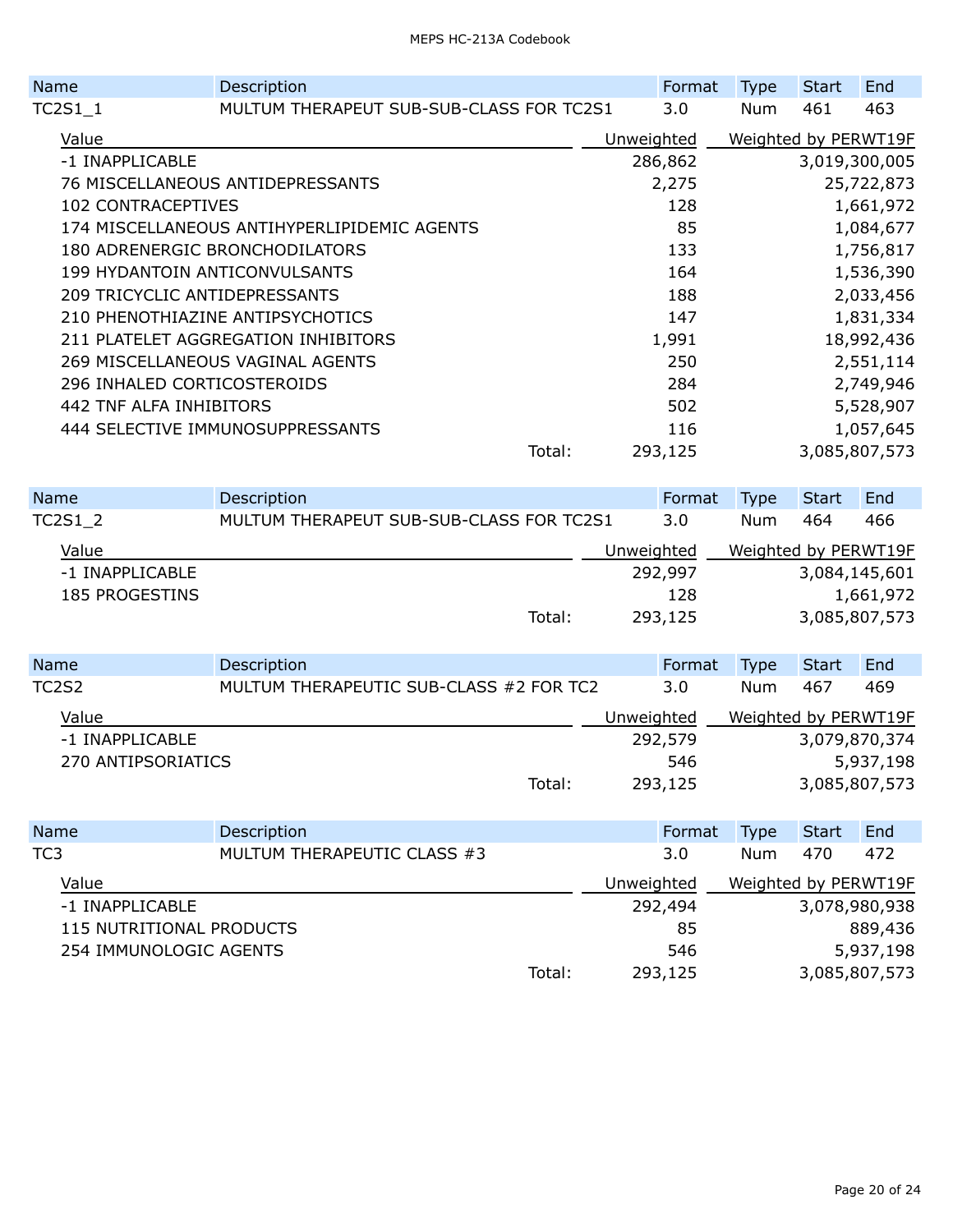| Name                          | Description                              | Format | <b>Type</b> | <b>Start</b> | End                  |                      |  |
|-------------------------------|------------------------------------------|--------|-------------|--------------|----------------------|----------------------|--|
| <b>TC3S1</b>                  | MULTUM THERAPEUTIC SUB-CLASS #1 FOR TC3  |        | 3.0         | <b>Num</b>   | 473                  | 475                  |  |
| Value                         |                                          |        | Unweighted  |              | Weighted by PERWT19F |                      |  |
| -1 INAPPLICABLE               |                                          |        | 292,494     |              |                      | 3,078,980,938        |  |
| 104 IMMUNOSUPPRESSIVE AGENTS  |                                          |        | 546         |              |                      | 5,937,198            |  |
| 117 MINERALS AND ELECTROLYTES |                                          |        | 85          |              |                      | 889,436              |  |
|                               |                                          | Total: | 293,125     |              |                      | 3,085,807,573        |  |
| Name                          | Description                              |        | Format      | <b>Type</b>  | <b>Start</b>         | End                  |  |
| TC3S1_1                       | MULTUM THERAPEUT SUB-SUB-CLASS FOR TC3S1 |        | 3.0         | Num          | 476                  | 478                  |  |
| Value                         |                                          |        | Unweighted  |              |                      | Weighted by PERWT19F |  |
| -1 INAPPLICABLE               |                                          |        | 292,579     |              |                      | 3,079,870,374        |  |
| 445 OTHER IMMUNOSUPPRESSANTS  |                                          |        | 546         |              |                      | 5,937,198            |  |
|                               |                                          | Total: | 293,125     |              |                      | 3,085,807,573        |  |
|                               |                                          |        |             |              |                      |                      |  |
| Name                          | Description                              |        | Format      | <b>Type</b>  | <b>Start</b>         | End                  |  |
| RXSF19X                       | AMOUNT PAID, SELF OR FAMILY (IMPUTED)    |        | 8.2         | Num          | 479                  | 486                  |  |
| Value                         |                                          |        | Unweighted  |              |                      | Weighted by PERWT19F |  |
| $\Omega$                      |                                          |        | 99,209      |              |                      | 982,444,295          |  |
| $$0.01 - $3.40$               |                                          |        | 54,269      |              |                      | 543,124,988          |  |
| $$3.41 - $7.80$               |                                          |        | 42,708      |              |                      | 471,426,881          |  |
| $$7.81 - $15.00$              |                                          |        | 48,960      |              |                      | 548,568,897          |  |
| $$15.01 - $13,429.47$         |                                          |        | 47,979      |              |                      | 540,242,511          |  |
|                               |                                          | Total: | 293,125     |              |                      | 3,085,807,573        |  |
| Name                          | Description                              |        | Format      | <b>Type</b>  | <b>Start</b>         | End                  |  |
| RXMR19X                       | AMOUNT PAID, MEDICARE (IMPUTED)          |        | 8.2         | <b>Num</b>   | 487                  | 494                  |  |
| Value                         |                                          |        | Unweighted  |              |                      | Weighted by PERWT19F |  |
| 0                             |                                          |        | 196,296     |              |                      | 2,163,723,703        |  |
| \$0.01 - \$7.04               |                                          |        | 24,224      |              |                      | 227,178,219          |  |
| $$7.05 - $19.23$              |                                          |        | 24,196      |              |                      | 230,800,735          |  |
| $$19.24 - $75.98$             |                                          |        | 24,202      |              |                      | 232,589,031          |  |
| $$75.99 - $23,136.88$         |                                          |        | 24,207      |              |                      | 231,515,885          |  |
|                               |                                          | Total: | 293,125     |              |                      | 3,085,807,573        |  |
| Name                          | Description                              |        | Format      | <b>Type</b>  | <b>Start</b>         | End                  |  |
| RXMD19X                       | AMOUNT PAID, MEDICAID (IMPUTED)          |        | 8.2         | Num          | 495                  | 502                  |  |
| Value                         |                                          |        | Unweighted  |              |                      | Weighted by PERWT19F |  |
| $\mathbf{0}$                  |                                          |        | 246,984     |              |                      | 2,659,838,860        |  |
| $$0.01 - $5.53$               |                                          |        | 11,536      |              |                      | 107,877,791          |  |
| $$5.54 - $13.63$              |                                          |        | 11,539      |              | 104,941,708          |                      |  |
| $$13.64 - $53.83$             | 11,531                                   |        |             | 105,395,810  |                      |                      |  |
| \$53.84 - \$23,428.93         |                                          |        | 11,535      |              |                      | 107,753,403          |  |

Total: 293,125 3,085,807,573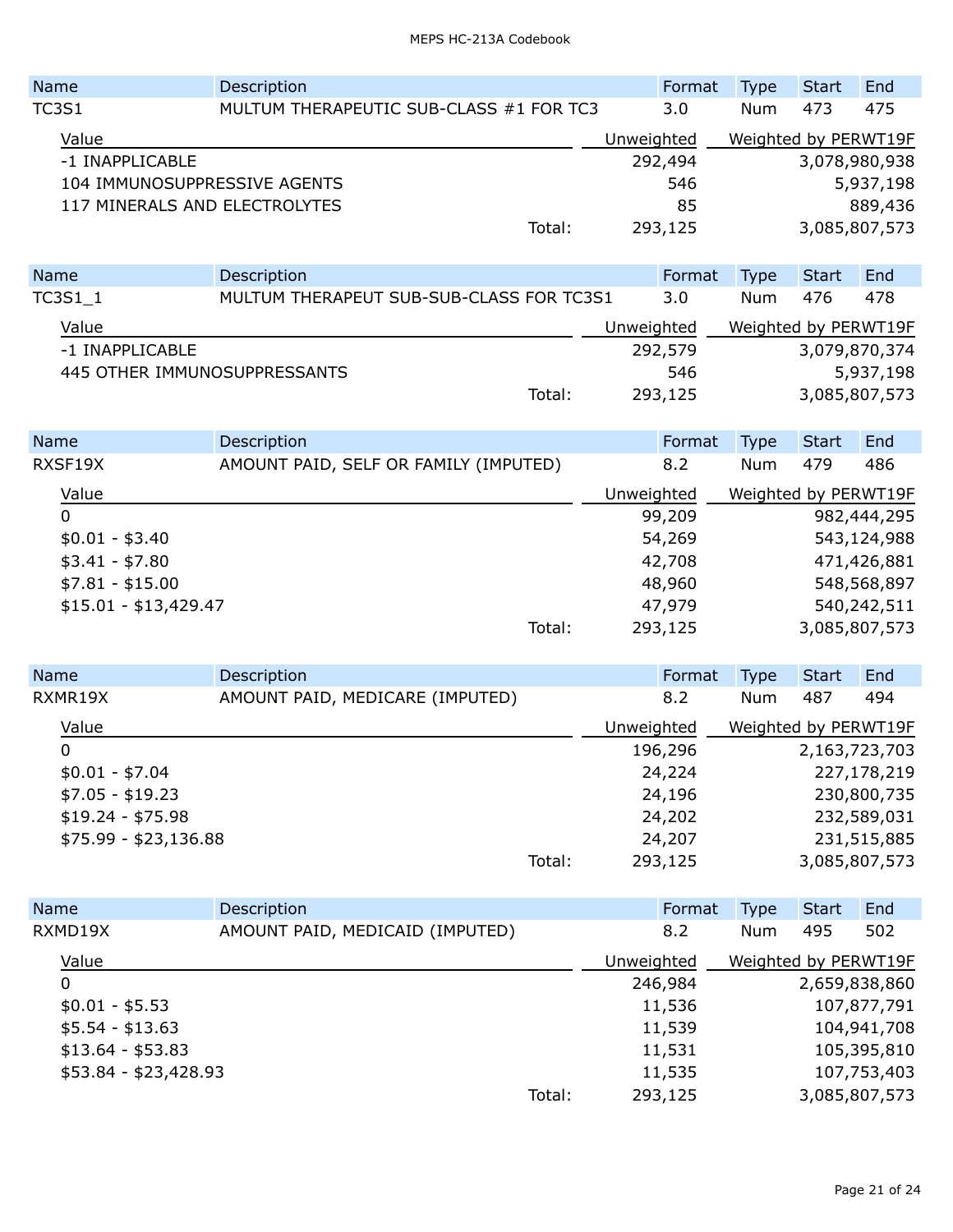| <b>Name</b>            | Description                              | Format     | <b>Type</b>          | Start       | End           |
|------------------------|------------------------------------------|------------|----------------------|-------------|---------------|
| RXPV19X                | AMOUNT PAID, PRIVATE INSURANCE (IMPUTED) | 8.2        | <b>Num</b>           | 503         | 510           |
| Value                  |                                          | Unweighted | Weighted by PERWT19F |             |               |
| 0                      |                                          | 230,364    |                      |             | 2,297,681,088 |
| $$0.01 - $7.20$        |                                          | 15,703     |                      |             | 193,507,149   |
| $$7.21 - $23.30$       |                                          | 15,731     |                      | 196,570,364 |               |
| $$23.31 - $104.76$     |                                          | 15,637     |                      |             | 199,141,663   |
| $$104.77 - $21,254.21$ |                                          | 15,690     |                      |             | 198,907,307   |
|                        | Total:                                   | 293,125    |                      |             | 3,085,807,573 |

| Name                 | Description                             |            | Format  | <b>Type</b>          | <b>Start</b> | End           |
|----------------------|-----------------------------------------|------------|---------|----------------------|--------------|---------------|
| RXVA19X              | AMOUNT PAID, VETERANS/CHAMPVA (IMPUTED) |            | 7.2     | Num                  | 511          | 517           |
| Value                |                                         | Unweighted |         | Weighted by PERWT19F |              |               |
| 0                    |                                         |            | 284,801 |                      |              | 3,007,888,450 |
| $$0.02 - $13.63$     |                                         | 2,084      |         |                      |              | 18,730,678    |
| $$13.64 - $17.53$    |                                         |            | 2,080   |                      | 20,087,926   |               |
| $$17.54 - $34.86$    |                                         |            | 2,094   |                      |              | 20,044,831    |
| $$34.87 - $8,847.68$ |                                         |            | 2,066   |                      |              | 19,055,687    |
|                      | Total:                                  |            | 293,125 |                      |              | 3,085,807,573 |

| Name                  | Description                    |        |            | Format  | <b>Type</b>          | Start | End           |
|-----------------------|--------------------------------|--------|------------|---------|----------------------|-------|---------------|
| RXTR19X               | AMOUNT PAID, TRICARE (IMPUTED) |        |            | 8.2     | Num                  | 518   | 525           |
| Value                 |                                |        | Unweighted |         | Weighted by PERWT19F |       |               |
| 0                     |                                |        |            | 289,197 |                      |       | 3,049,635,104 |
| $$0.03 - $13.86$      |                                |        |            | 989     |                      |       | 9,448,573     |
| $$13.87 - $24.00$     |                                |        |            | 976     |                      |       | 8,728,524     |
| $$24.01 - $77.22$     |                                |        |            | 981     |                      |       | 9,013,378     |
| $$77.23 - $20,484.48$ |                                |        |            | 982     |                      |       | 8,981,994     |
|                       |                                | Total: |            | 293,125 |                      |       | 3,085,807,573 |

| Name                  | Description                          |            | Format  | Type                 | <b>Start</b>  | End       |
|-----------------------|--------------------------------------|------------|---------|----------------------|---------------|-----------|
| RXOF19X               | AMOUNT PAID, OTHER FEDERAL (IMPUTED) |            | 7.2     | Num                  | 526           | 532       |
| Value                 |                                      | Unweighted |         | Weighted by PERWT19F |               |           |
| 0                     |                                      |            | 291,998 |                      | 3,074,852,841 |           |
| $$0.06 - $13.71$      |                                      |            | 284     |                      |               | 2,312,668 |
| $$13.72 - $19.32$     |                                      |            | 281     |                      |               | 2,569,501 |
| $$19.33 - $108.91$    |                                      |            | 283     |                      |               | 2,842,547 |
| $$108.92 - $3,517.26$ |                                      |            | 279     |                      |               | 3,230,014 |
|                       | Total:                               |            | 293,125 |                      | 3,085,807,573 |           |
|                       |                                      |            |         |                      |               |           |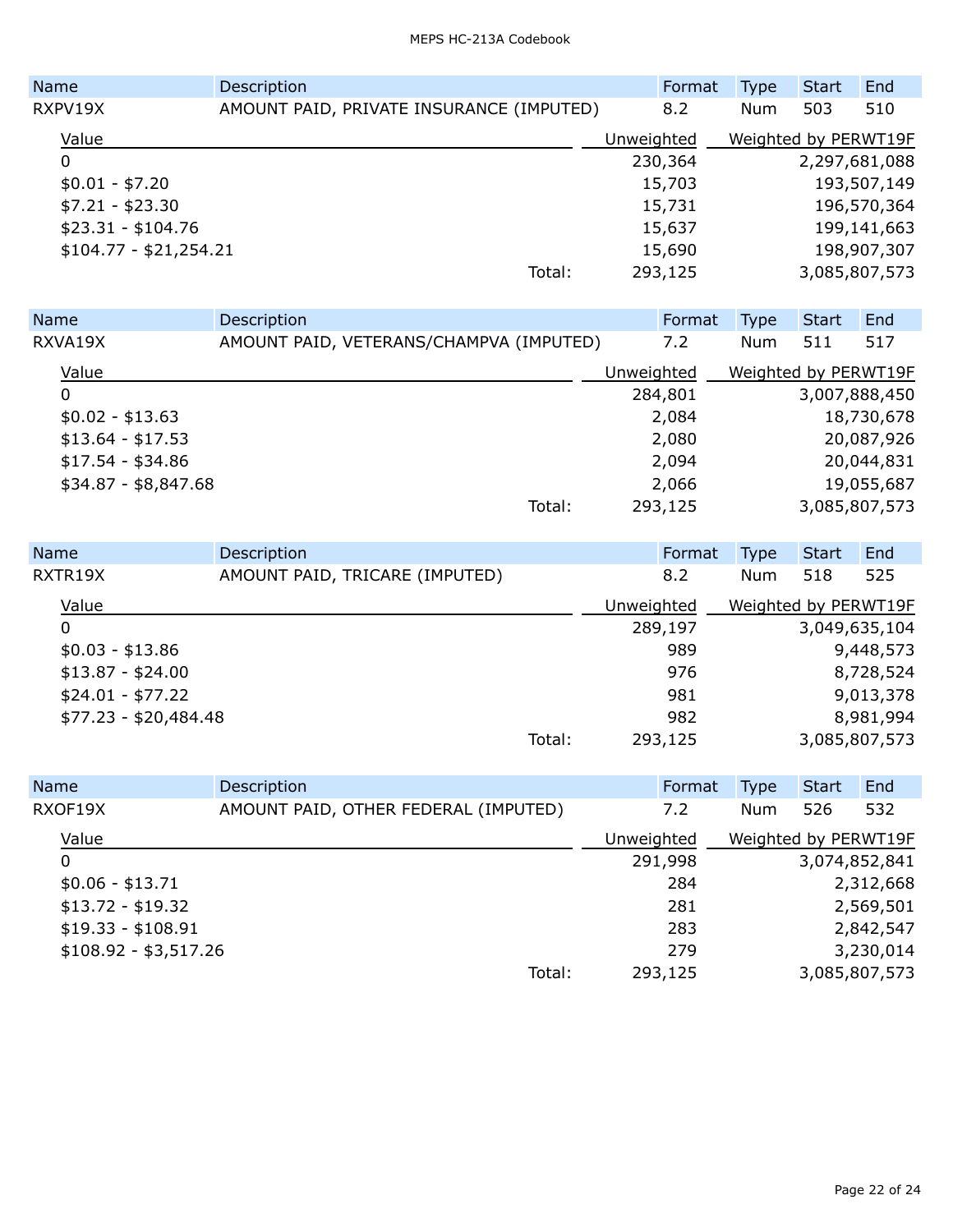| Name                  | Description                              | Format     | <b>Type</b>          | <b>Start</b> | End           |
|-----------------------|------------------------------------------|------------|----------------------|--------------|---------------|
| RXSL19X               | AMOUNT PAID, STATE & LOCAL GOV (IMPUTED) | 8.2        | Num                  | 533          | 540           |
| Value                 |                                          | Unweighted | Weighted by PERWT19F |              |               |
| 0                     |                                          | 291,875    |                      |              | 3,073,119,225 |
| $$0.24 - $4.75$       |                                          | 313        |                      |              | 3,151,405     |
| $$4.76 - $16.79$      |                                          | 315        |                      |              | 2,812,723     |
| $$16.80 - $58.88$     |                                          | 310        |                      |              | 3,189,321     |
| $$58.89 - $12,940.63$ |                                          | 312        |                      |              | 3,534,898     |
|                       | Total:                                   | 293,125    |                      |              | 3,085,807,573 |

| <b>Name</b>          | Description                         |            | Format  | Type                 | <b>Start</b>  | End     |
|----------------------|-------------------------------------|------------|---------|----------------------|---------------|---------|
| RXWC19X              | AMOUNT PAID, WORKERS COMP (IMPUTED) |            | 7.2     | Num                  | 541           | 547     |
| Value                |                                     | Unweighted |         | Weighted by PERWT19F |               |         |
| 0                    |                                     |            | 292,795 |                      | 3,082,682,901 |         |
| $$0.63 - $7.99$      |                                     |            | 88      |                      |               | 879,041 |
| $$8.00 - $19.33$     |                                     |            | 79      |                      |               | 721,895 |
| $$19.34 - $47.42$    |                                     |            | 91      |                      |               | 790,139 |
| $$47.43 - $1,567.85$ |                                     |            | 72      |                      |               | 733,597 |
|                      | Total:                              |            | 293,125 |                      | 3,085,807,573 |         |

| Name                 | Description                            | Format     | <b>Type</b>          | <b>Start</b> | End           |
|----------------------|----------------------------------------|------------|----------------------|--------------|---------------|
| RXOT19X              | AMOUNT PAID, OTHER INSURANCE (IMPUTED) | 7.2        | Num                  | 548          | 554           |
| Value                |                                        | Unweighted | Weighted by PERWT19F |              |               |
| 0                    |                                        | 293,027    |                      |              | 3,084,578,339 |
| $$0.20 - $7.13$      |                                        | 27         |                      |              | 405,746       |
| $$7.14 - $15.79$     |                                        | 22         |                      |              | 204,617       |
| $$15.80 - $86.18$    |                                        | 26         |                      |              | 347,410       |
| $$86.19 - $4,229.30$ |                                        | 23         |                      |              | 271,461       |
|                      | Total:                                 | 293,125    |                      |              | 3,085,807,573 |

| <b>Name</b> |                       | Description                              |            | Format  | <b>Type</b>          | <b>Start</b> | End           |
|-------------|-----------------------|------------------------------------------|------------|---------|----------------------|--------------|---------------|
|             | RXXP19X               | SUM OF PAYMENTS RXSF19X-RXOT19X(IMPUTED) |            | 8.2     | Num                  | 555          | 562           |
|             | Value                 |                                          | Unweighted |         | Weighted by PERWT19F |              |               |
|             | 0                     |                                          |            | 867     |                      |              | 9,340,877     |
|             | $$0.02 - $8.12$       |                                          |            | 73,117  |                      |              | 755,226,032   |
|             | $$8.13 - $17.48$      |                                          |            | 73,044  |                      |              | 768,167,104   |
|             | $$17.49 - $56.30$     |                                          |            | 73,044  |                      |              | 773,756,326   |
|             | $$56.31 - $23,428.93$ |                                          |            | 73,053  |                      |              | 779,317,234   |
|             |                       | Total:                                   |            | 293,125 |                      |              | 3,085,807,573 |
|             |                       |                                          |            |         |                      |              |               |